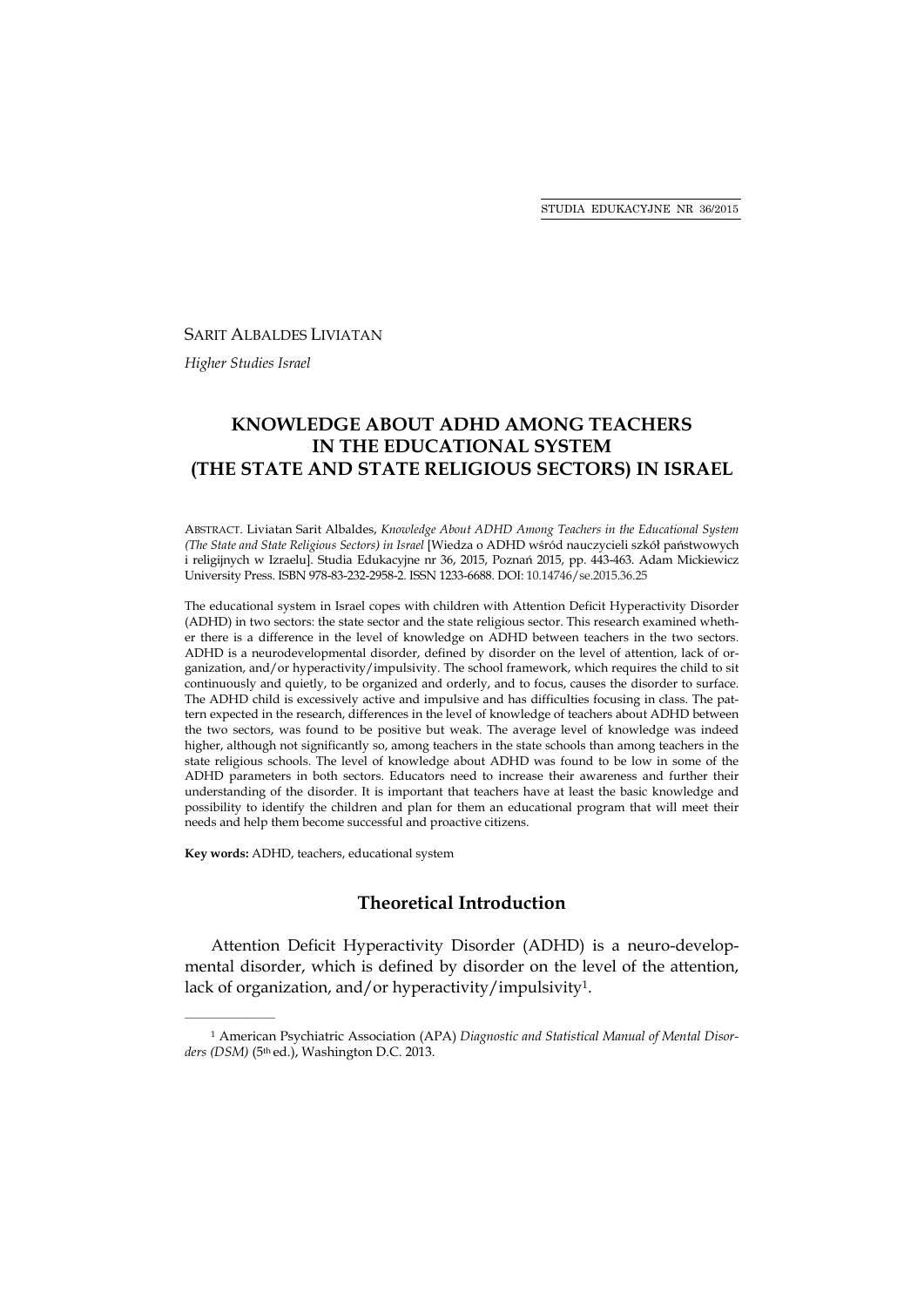The disorder is classified into three groups: attention disorder, hyperactivity-impulsivity, and integrated disorder (attention disorder with hyperactivity-impulsivity. For the diagnosis of ADHD, the appearance of the symptoms must occur before the age of twelve. Some of the symptoms are supposed to appear at least half a year preceding the diagnosis and to be characterized as unsuited to the individual's age, to exist in at least two environments (for instance, in the home and at school) and to disrupt the social, academic, or occupational functioning2.

In the research of the causes of ADHD and its expressions, a number of approaches are prevalent today: the heritability approach, the neurological approach, the cognitive approach, and the environmental approach. Every approach has its own outlook for the explanation of the disorder, from which methods of assessment and intervention are derived. These approaches do not necessarily contradict one another3.

Research studies performed over time consistently found that ADHD symptoms for the most part appear in the early stages in life, and in most cases they continue to appear throughout life4.

The development of the symptoms of ADHD, which appear already in the early stages in life, is influenced by the attachment figure, which constitutes a most significant factor in the child's development<sup>5</sup>.

Cognitive representations of the infant-child and his human environment are created on the basis of early attachment experiences<sup>6</sup>. The system of attachment is a main early developmental factor in processes of regulation in general and regulation of emotions in particular. Deficiency in the ability to regulate attention, emotions, and behavior is the basis for the neuropsychological mechanism that enables ADHD. Therefore, disorders in attachment may harm the proper development of this basic ability7. A contemporary research study found that 91% of the children with insecure at-

<sup>2</sup> T. Heyman, *Attention Deficit Hyperactivity Disorder*, The Open University, 2013.

<sup>3</sup> Ibidem.

<sup>4</sup> R.A. Barkley et al., *The Side Effects of Ritalin in ADHD Children: A Systematic Placebo-Controlled Evaluation of Two Doses*, Pediatrics, 1990, 86, p. 184-192; J. Biederman et al., *Predictors of Persistence and Remission of ADHD into Adolescence: Results from a Four-Year Prospective Follow-Up Study*, Journal of the American Academy of Child and Adolescent Psychiatry, 1996, 35, p. 343-351; M. Fischer, *Parenting Stress and the Child with Attention Deficit Hyperactivity Disorder*, Journal of Clinical Child Psychology, 1990, 19, p. 337-346.

<sup>5</sup> A. Saruf, R. Cooper, J. Dehart, *Development of the Child: Nature and Course*, The Open University, 2004.

<sup>6</sup> V. Ferior, D. Glazer, *Understanding Attachment and Attachment Disorders*, 2012.

<sup>&</sup>lt;sup>7</sup> I. Manor, S. Tiano, *Living with ADHD*, 4<sup>th</sup> Ed, 2012.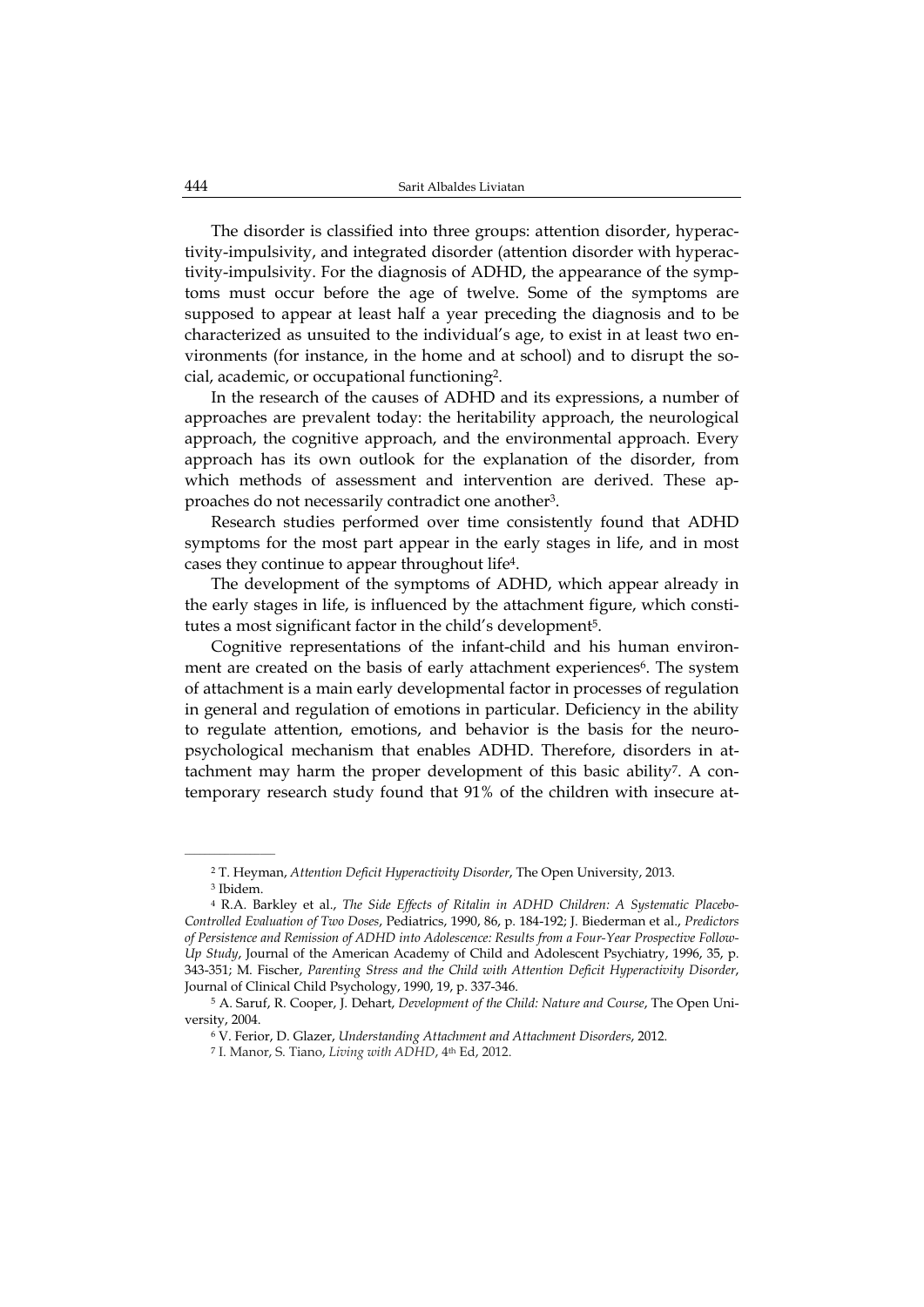tachment and only 22% of the children with secure attachment presented similar symptoms to those of ADHD8.

ADHD changes with the child's development, changing its nature as the child grows up. What worked at the age of six may not work at the age of sixteen. Till now, about 80% of the children of school age who were clinically assessed as having ADHD will continue to suffer from the disorder during adolescence, and 30% to 65% will suffer during adulthood, according to the way in which the disorder is defined in the different types of research<sup>9</sup>.

Children of elementary school age are the primary group that comes for assessment and treatment on the background of the beginning of the studies in the school and according to the development of scholastic and social difficulties10.

The school framework, which requires the child to sit continuously and quietly, to be organized and orderly, to focus and to have learning practices, causes the disorder to surface. The ADHD child is excessively active and impulsive and has difficulties focusing in class<sup>11</sup>.

From the moment children with ADHD enter the school, they bear on their shoulders a social burden. The ability to sit in place, to listen, to concentrate, to obey, to restrain impulsive behavior, to cooperate, to be organized, and to perform the instructions, as well as to share, to play nicely, and to form pleasant relations with other children, is an important condition for success in the studies. Young children with ADHD go to the elementary school when they are already behind the rest of their age group in academic skills<sup>12</sup>. The three most common correlations of ADHD are underachievement, a high rate of disobedience and of aggression, and difficulties creating relations with members of their age group<sup>13</sup>. ADHD has an impact on main developmental aspects, including executive functions, reflective abilities, and social cognitions14.

The educational system in Israel copes with children with difficulties in attention in two sectors: the state sector and the state religious sector. The

<sup>8</sup> H. Niederhofer, *Attachment as a Component of Attention Deficit Hyperactivity Disorde*r, Psychological Reports, 2009, 104(2), p. 645-648.

<sup>9</sup> R.A. Barkley, *Controlling ADHD: Complete and Authorized Guide to Understanding Attention Deficit Hyperactivity Disorder*, Glila, 2003.

<sup>10</sup> I. Manor, S. Tiano, *Living with ADHD*.

<sup>11</sup> S. Tagansky, *Who Is Afraid of ADHD?* Tel Aviv 2006.

<sup>12</sup> M.J. O'Reilly, *Early Literacy Skill Development of Kindergartners and First-Graders At-Risk for Externalizing Behavior Disorders*, Unpublished Ph.D. dissertation, Amherst 2002.

<sup>13</sup> G.J. DuPaul, G. Stoner, *ADHD in the Schools: Assessment and Intervention Strategies*, 2010.

<sup>14</sup> A. Bonstein, *Use of Hypnosis to Treat Attention Deficit and Hyperactivity Disorder*, Hebrew Psychology, 2005.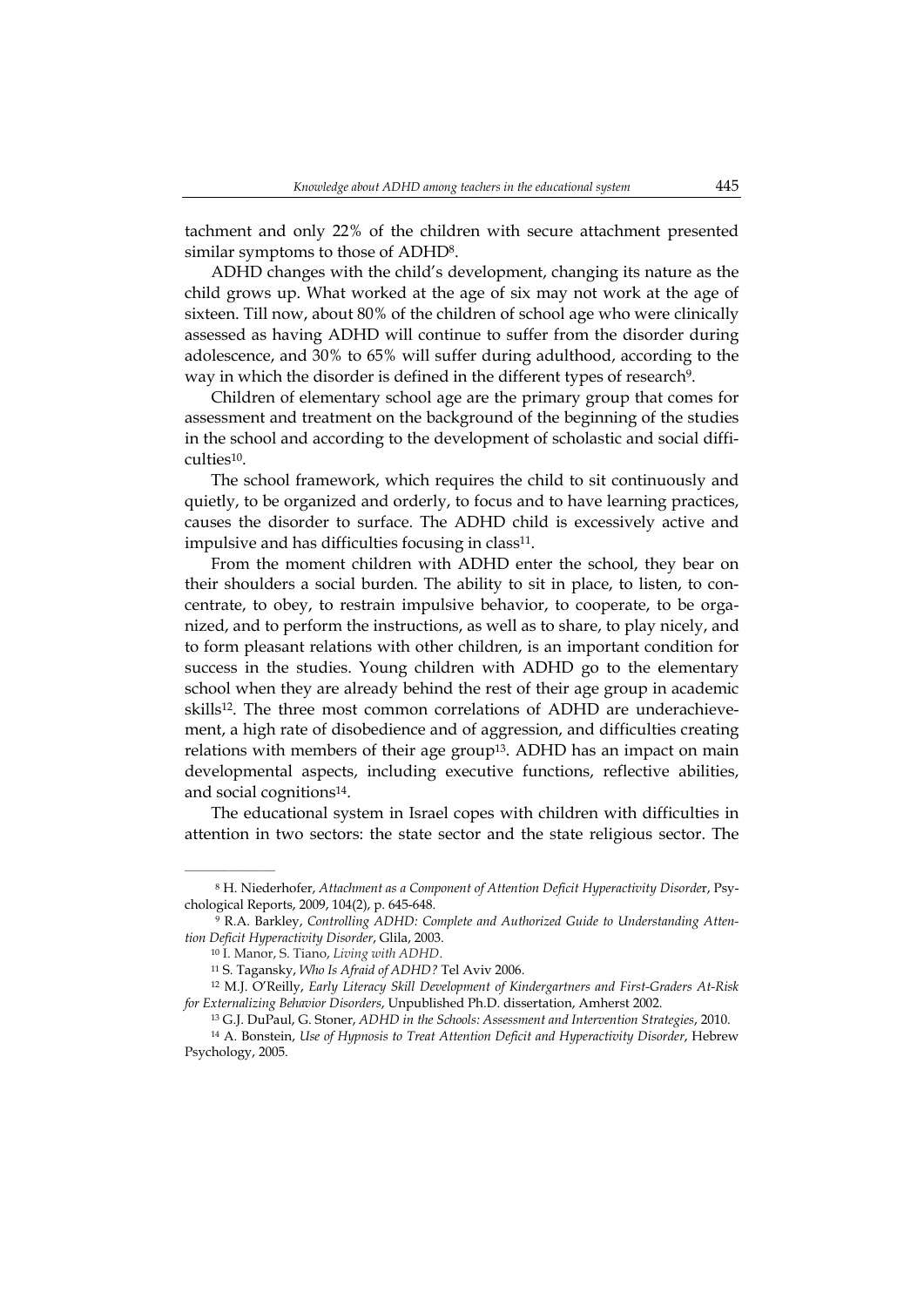educational system in Israel determines shared goals for the schools in the two sectors. However, in state religious education there are aspects and emphases that differ from those of state education and that address the traditional lifestyle, the outlook, and religious and value-oriented aspects. The researcher thinks that it is possible that these aspects have a certain impact on children with ADHD and on their social skills, as well as on their teachers and parents.

The educational system in general and the teachers in particular have a main role in the shaping and formation of the scholastic and social functioning of students with ADHD, and they fill a main role in the shaping and formation of the students' social constellation both in the creation of conditions for the development of social relationships between the students and in their contribution to the social crystallization in the classroom15. The development of social skills may help the students who lack social abilities to develop positive social relations with the family, with friends, and with the peer group and to contribute to their success in the school<sup>16</sup>. These abilities are essential in each one of the areas of life: they are the basis of the individual's independent functioning, and they constitute a factor that is essential to his success in the environment where they live<sup>17</sup>.

In light of the ongoing nature of the disorder and the concomitant longterm risks for a large percentage of the children with ADHD, there is the steadily increasing risk about the need to integrate a number of ways of treatment throughout the years of school<sup>18</sup>.

From the research literature and the accumulated clinical knowledge, factors of mediation are apparent, both for the nature of the disorder and the conditions of the environment in which the disorder develops. The conditions of the environment that are adjusted to normal emotional development for beneficial functioning of children with ADHD form in the space of the relationship between the main systems that surround the student in his everyday coping – the family, the school, and society. The relationship space, in each one of the systems and between them, must include knowledge, understanding, inclusion, and support that will allow the child with ADHD to use his strengths and advantages and to minimize the influence of the harmful elements of ADHD. Both parents and teachers have a critical role in the

<sup>15</sup> T. Heyman, *Attention Deficit Hyperactivity Disorder*, The Open University, 2013.

<sup>16</sup> C.D. Bremer, J. Smith, *Teaching Social Skills*, Information Brief, 2004, 3(5), p. 1-6.

<sup>17</sup> J.S. Leffert, G.N. Siperstein, *Assessment of Social Cognitive Processes in Children with Mental Retardation*, American Journal on Mental Retardation, 1996, 100(5), p. 441-455.

<sup>18</sup> R.A., Barkley *Attention Deficit Hyperactivity Disorder: A Handbook for Diagnosis and Treatment*, 2nd Ed, New York 1998.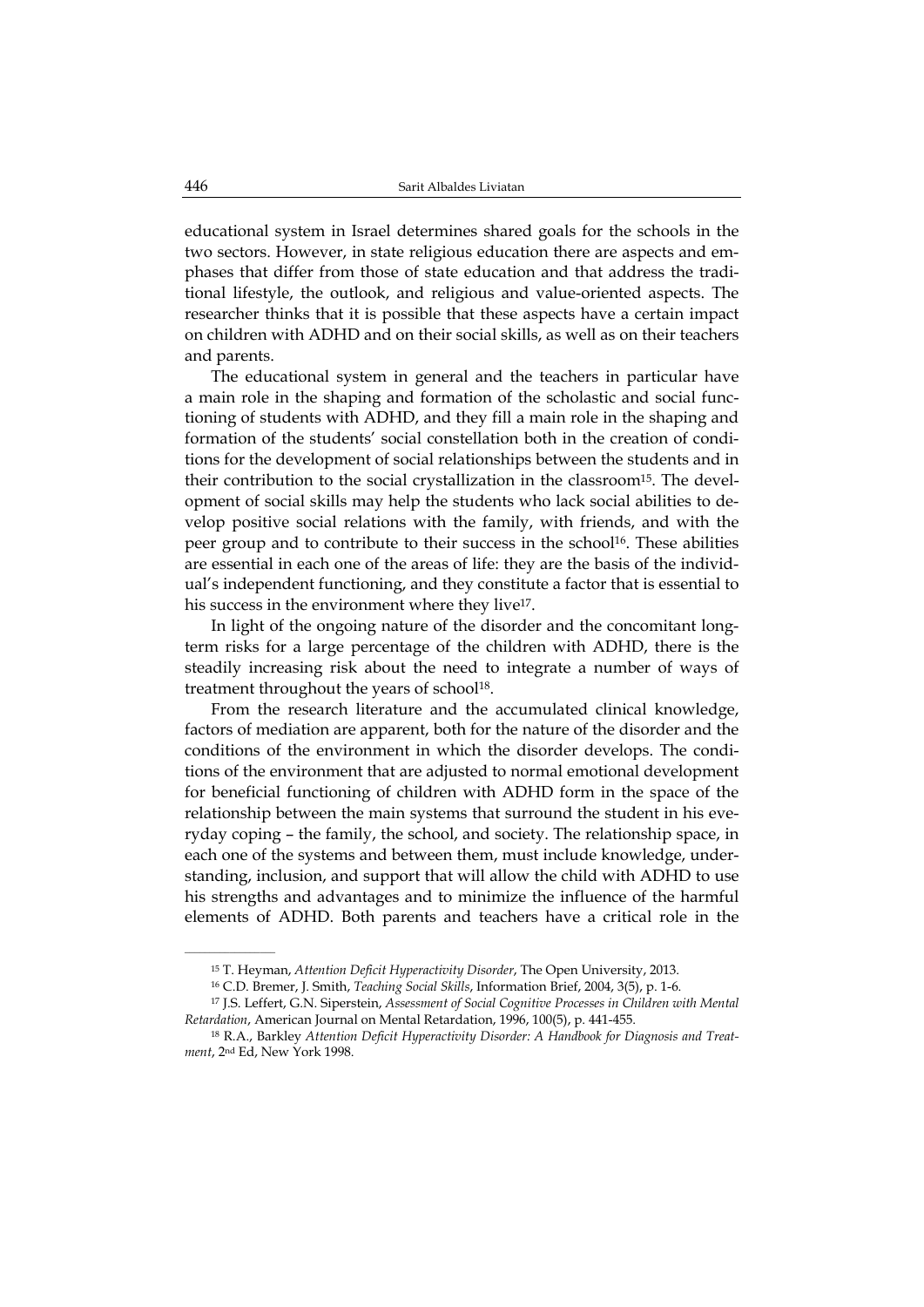shaping of the personality of students with ADHD. The teachers on their part are responsible for helping shape the school environment adjusted to the student's needs and to the creation of a shared dialogue with parents19.

It is important and required that the educational staff know what ADHD is, know its characteristics and its expressions, as they are observed in the educational system, and the direct and indirect factors of the different behaviors, and understand the implications on the different areas of life on the level of the individual and his environment. The awareness of the educational staff of the existence of ADHD sheds new light on the child and his behavior and creates understanding of the need to look behind the child's words and/or actions. The understanding that grows from knowledge enables a look into the child's internal work and the understanding of processes that lead him to behavior that is not appropriate. Lacking knowledge, awareness, and understanding, the educational staff cannot cope on an objective level with the difficulties of the child with ADHD and approaches treatment from a place of anger, insult, and vulnerability and solves problems in an ineffective manner. In other words, the educational staff attacks the outside expressions of the child's difficulties, instead of connecting to the difficulties themselves, and from there creating an effective alternative method of coping20.

The more the treatment is based on teamwork, the more it will be effective for the child. It is important to ascertain that all the professionals in the school are aware of the nature of the ADHD, know how to identify students who may need intervention, and know methods to treat problems related to the disorder. Teachers need to understand that the behaviors that accompany ADHD are chronic and that it is possible only rarely to prevent them entirely, certainly not in a framework of one school year. Teachers are required to learn how to cope with educational and behavioral needs of children with ADHD. As of today, many teachers are not willing to actually cope effectively with the needs of these children, even after they participated in workshops or read the relevant professional literature. Educators need to increase their awareness and further the depth of their understanding of the disorder. All educators and professionals encounter children with ADHD daily in the school. Therefore, it is important that all the educators have at least a basic knowledge and possibility to identify the children and to plan for them an educational plan that will meet their needs and make them successful and proactive citizens21.

<sup>19</sup> S. Chessner et al., *To Touch beyond the Armor*, Ministry of Education, 2009.

<sup>20</sup> I. Manor, S. Tiano, *Living with ADHD*.

<sup>21</sup> G.J. DuPaul, G. Stoner, *ADHD in the Schools*.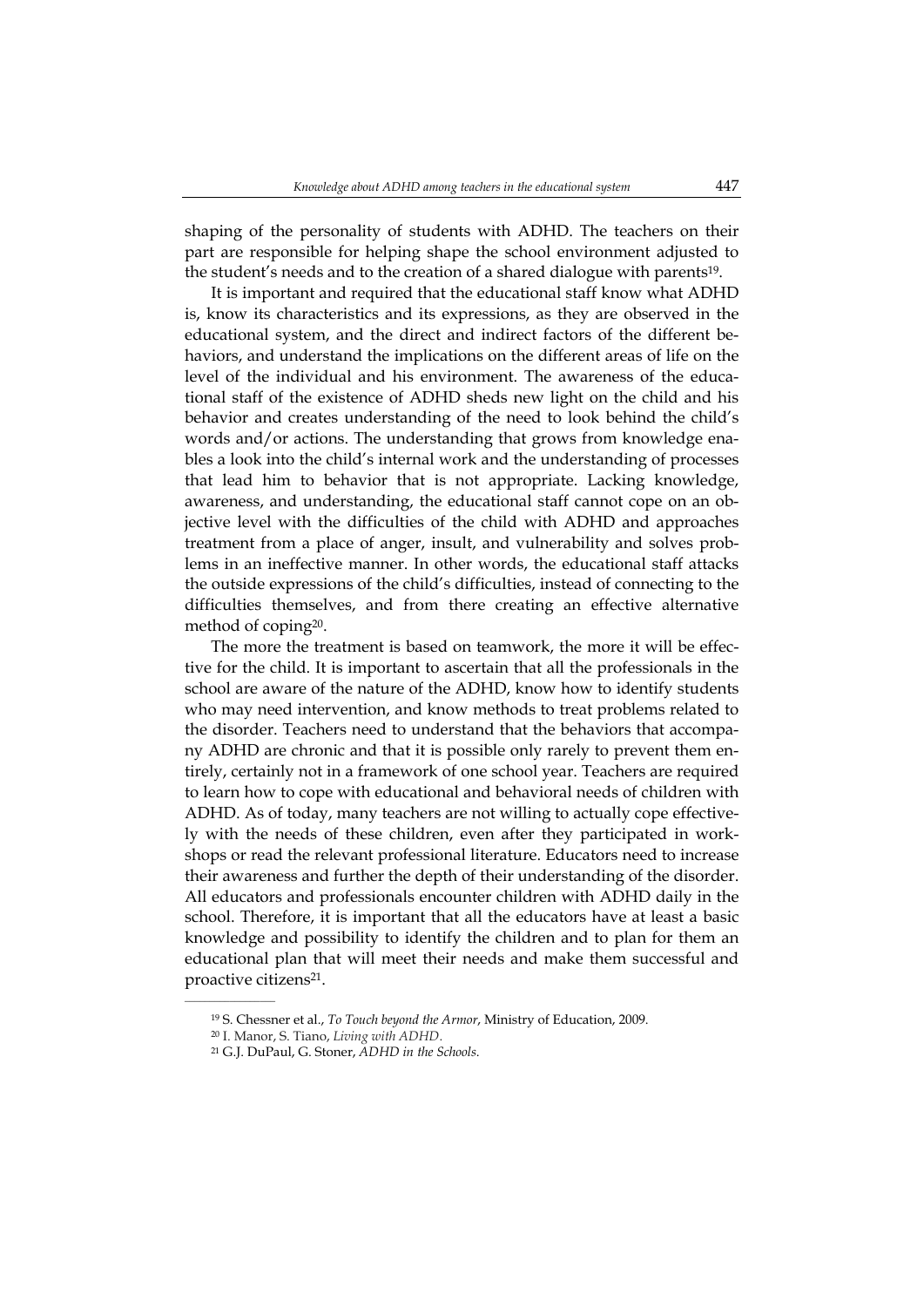When the educational team is not very knowledgeable, then the interpretations given to certain behaviors and even the proposed solutions may be misleading and worsen the relations instead of improving them. Frequently the educational staff responds to the behavior of children with ADHD with excessive authoritativeness and assertiveness, which causes negative interactions between the staff and the child, the intensification of the poor achievements in the studies, problematic social relations, reduction of the motivation and poor self-image of the child, and repeated failures over time22.

The teacher who constitutes a significant figure in the relationship with the student has the role of a 'significant other' to create a relationship space in which there is the potential for growth and development, for better coping with the client, for the shaping of the self-image, and for the increase of the ability to endure different situations. This relationship space, which is the secret of success of the students with ADHD, means openness, flexibility, sensitivity, and creativity. It primarily allows the children and the different situations in which they function to be observed everyday anew. The teacher has a main role in the integration of the student with difficulties – in essence he is the model of the presentation of a positive attitude and positon. The perception that says that children with difficulties should be handled in the framework of regular education requires of the educator to look differently at his role, both in general and specifically, regarding the children with specific needs23.

Teachers in regular education who enrich their knowledge on the topic of learning disabilities evince more positive attitudes towards the learning disabled students who are integrated in their class and perceive themselves as more responsible for the promotion of these students24. Hence, it is possible to conclude about the importance and essentialness of the learning of this topic – for the purpose of the continuation of the work and everyday coping of teachers in regular education with these students in the classroom.

<sup>22</sup> I. Manor, S. Tiano, *Living with ADHD*.

<sup>23</sup> S. Chessner et al., *To Touch beyond the Armor*.

<sup>24</sup> A. Dror, A. Wiesel, *Organizational Climate, Self-Efficacy of Teachers, and Attitudes towards the Inclusion of Students with Special Needs*, Issues in Special Education and Rehabilitation, 2003, 18(1), p. 5-18; O. Krispal, G. Simon, Y. Frish, *Change of Attitudes of Teachers in Regular Education*, Shaanan Religious Academic College Annual Journal, 2008, 13; S. Reiter, *Ways of Coping in Special Education*, Issues in Special Education, Unit Number 11, Tel Aviv 1990; Ts. Shechtman, *Change of Attitudes of Teachers in Regular Education towards the Inclusion of the Special Needs Student in Regular Frameworks – Empirical Frameworks and Intervention Program*, Pages, 1991, 13, p. 54-59.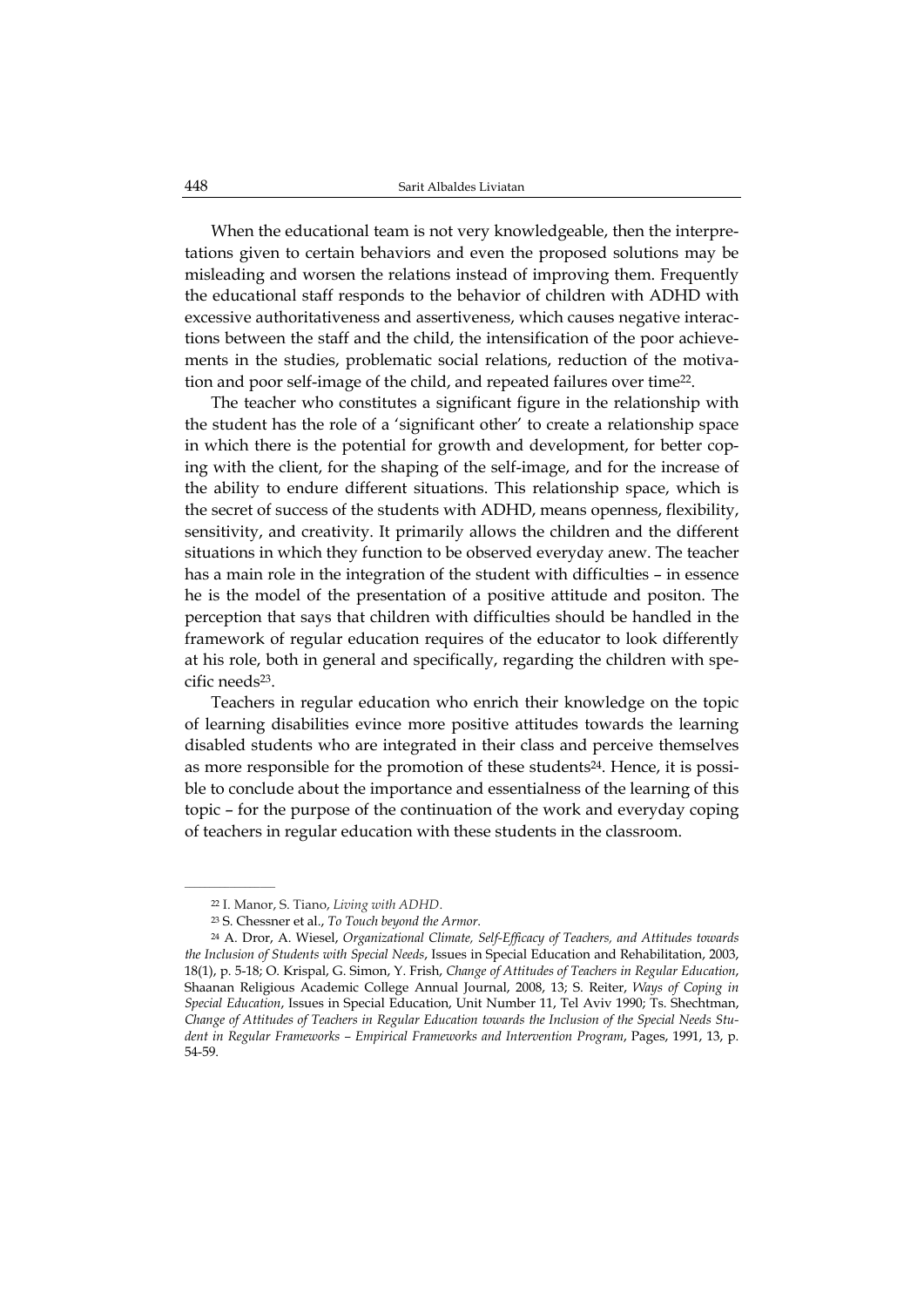The researcher chose this topic to acquire insight into the teachers' knowledge about ADHD. This insight will constitute a significant basis for proactive intervention to the guidance of teachers regarding the best way to work with children with ADHD.

## **Method**

#### **Research Question**

Is there a difference in the level of knowledge about ADHD between teachers in the state sector and teachers in the state religious sector?

#### **The Expected Patterns of Results**

There will be differences in the level of knowledge of teachers about ADHD between two sectors: the state sector and the state religious sector. Various demographic variables – age, seniority, gender – have an impact on the level of knowledge about ADHD.

#### **The Current Study**

The design used in this study is a correlative one. It is used to describe the different variables and to test the correlations between the variables and also their directions. The data was gathered by using questionnaires that were filled by the participants in the research.

#### **Participants and Sampling Method**

This study included 50 teachers, 25 from the state sector and 25 from the state religious sector. The participants' age ranged from 24 to 61, and most of the participants were women. The sampling method was snowball sampling (or chain sampling) and convenience sampling, namely, teachers who consented to fill out the questionnaires.

### **Procedure and Ethical Considerations**

The questionnaires were distributed to teachers attending different cultural and educational activities held at private homes, to private teachers, to teachers the researcher encountered randomly, to teachers who attended different lecturers and events, to teachers who study at the universities from different regions and sectors. The questionnaire was given with no time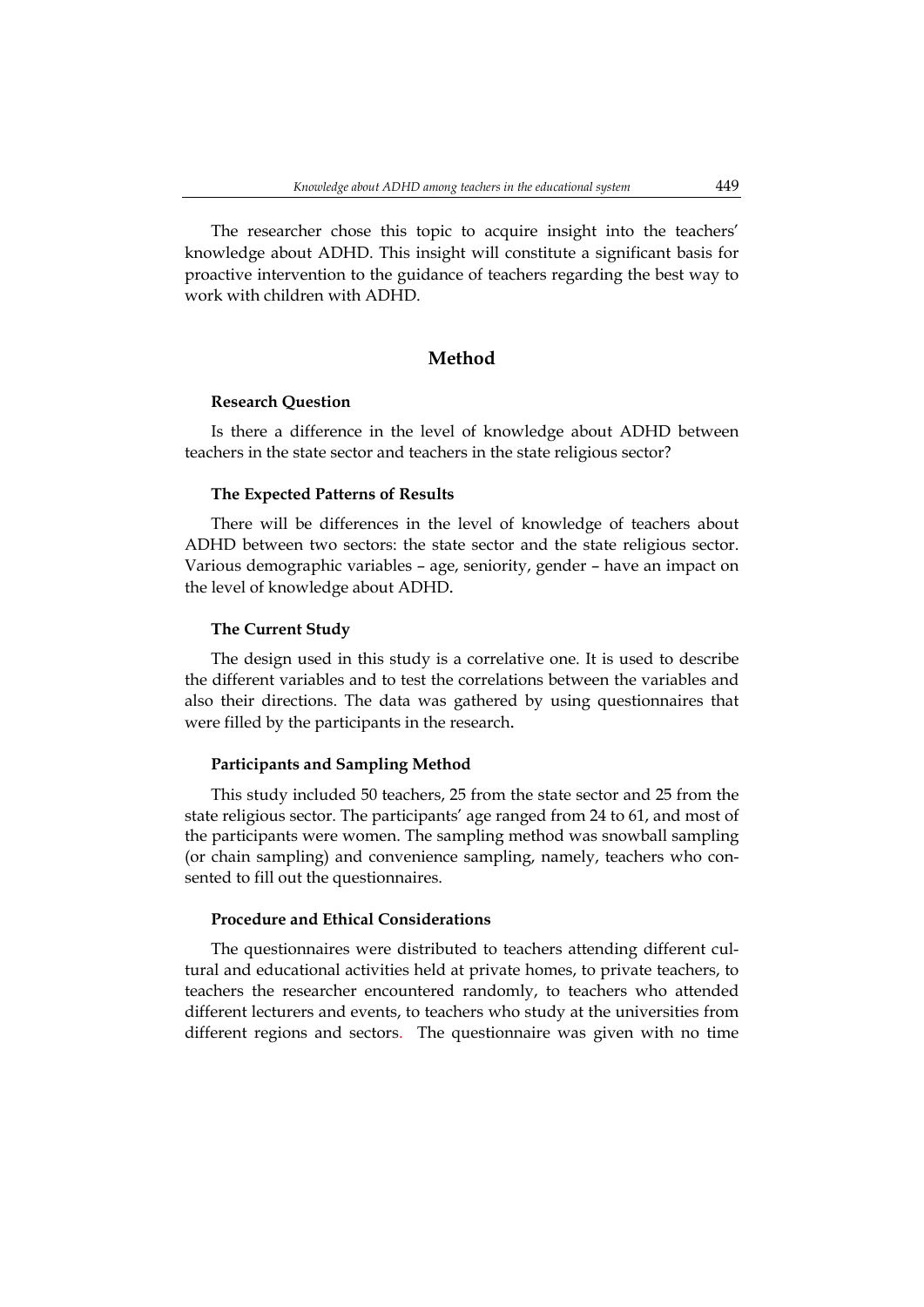limit, and some of the teachers returned the questionnaire during the same day it was given and some of the teachers returned the questionnaire a few days later. Participation in the study was voluntary, and participants did not receive any payment for their participation. Due to ethical considerations, some demographic questions were left out in order to ensure the anonymity of respondents and thus to make it easier to obtain the consent of the participants for the research. All the participants were briefed and received an explanation about nature of the study and the purpose of the questionnaire.

#### **Measure**

The research design was correlative, and the main measure used was an ADHD knowledge questionnaire. The questionnaire included thirteen knowledge questions about ADHD, and two attitude questions. In addition, the questionnaire included four demographic and professional questions regarding the teachers' characteristics. The questionnaire was invented by the researcher and was designed to test the teachers' knowledge and views about ADHD. Knowledge questions were based on DSM-5 definitions and on other articles. They included knowledge about the causes of ADHD, the definition of ADHD, and symptoms and types of treatment that exist today.

#### **Data Collection and Analysis**

The data was collected through printed questionnaires (hard copies), then encoded and inserted into an Excel worksheet, and then analyzed using SPSS (version 22).

#### **Building and Encoding Variables**

The questionnaire included two types of questions: thirteen knowledge questions and two attitude questions. Regarding the knowledge score, knowledge questions were recoded into dummy variables (0 and 1), when a correct answer was recoded into the value 1. The total knowledge score was calculated as the sum of all thirteen questions and therefore ranged from zero to thirteen. Regarding the attitude questions, each attitude question had four nonexclusive answers, and a participant could choose one or more of the answers. Answers were recoded as a one\two\three\four digit number, which was assembled by the numbers of answers in contained. (For example: a pattern that included answers 1, 2, and 4 was coded as 124 etc.).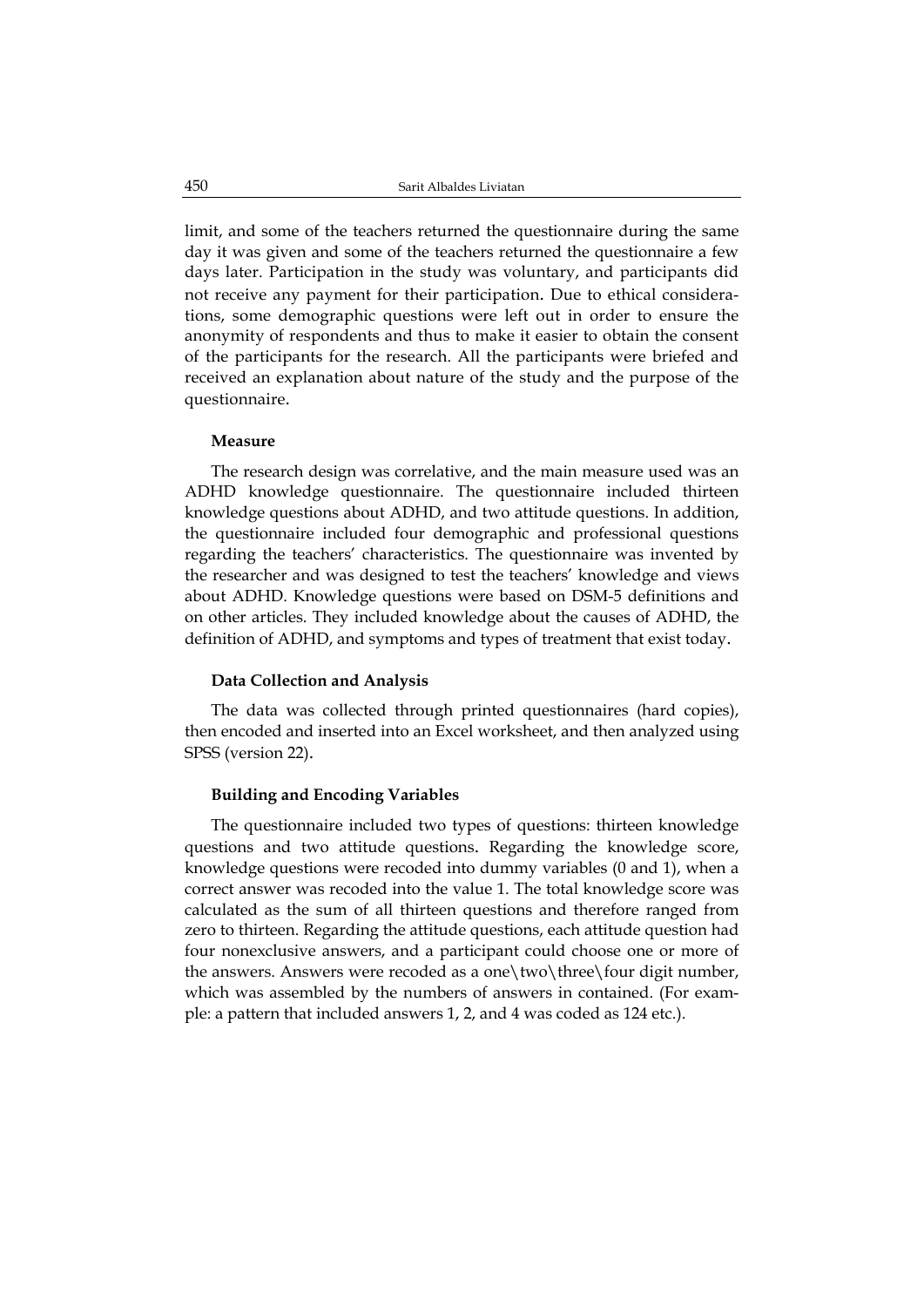#### **Method of Analysis and Missing Values**

The data gathered was analyzed with SPSS by the following steps. First, automatic response patterns were checked and removed from the data file. Second, unanswered questions were removed from the analysis. Third, answers to the knowledge questions were recoded into dummy variables (0 and 1, as mentioned above) according to a recode key. Fourth, the knowledge score variable was calculated as the sum of all the dummy variables in the questionnaire.

### **Results**

This section presents the research findings of the examination of the teachers' level of knowledge about ADHD in the state and state religious sector.

# **Descriptive Statistics**

Demographic Variables

Variable  $\qquad \qquad$  Frequency Percentage (%) Gender Male Female Total 2 48 50 4 96 100 School type State State Religious Total 25 25 50 50 50 100

Demographic Dichotomous Variables





Fig. 1. Distribution by Gender

Table 1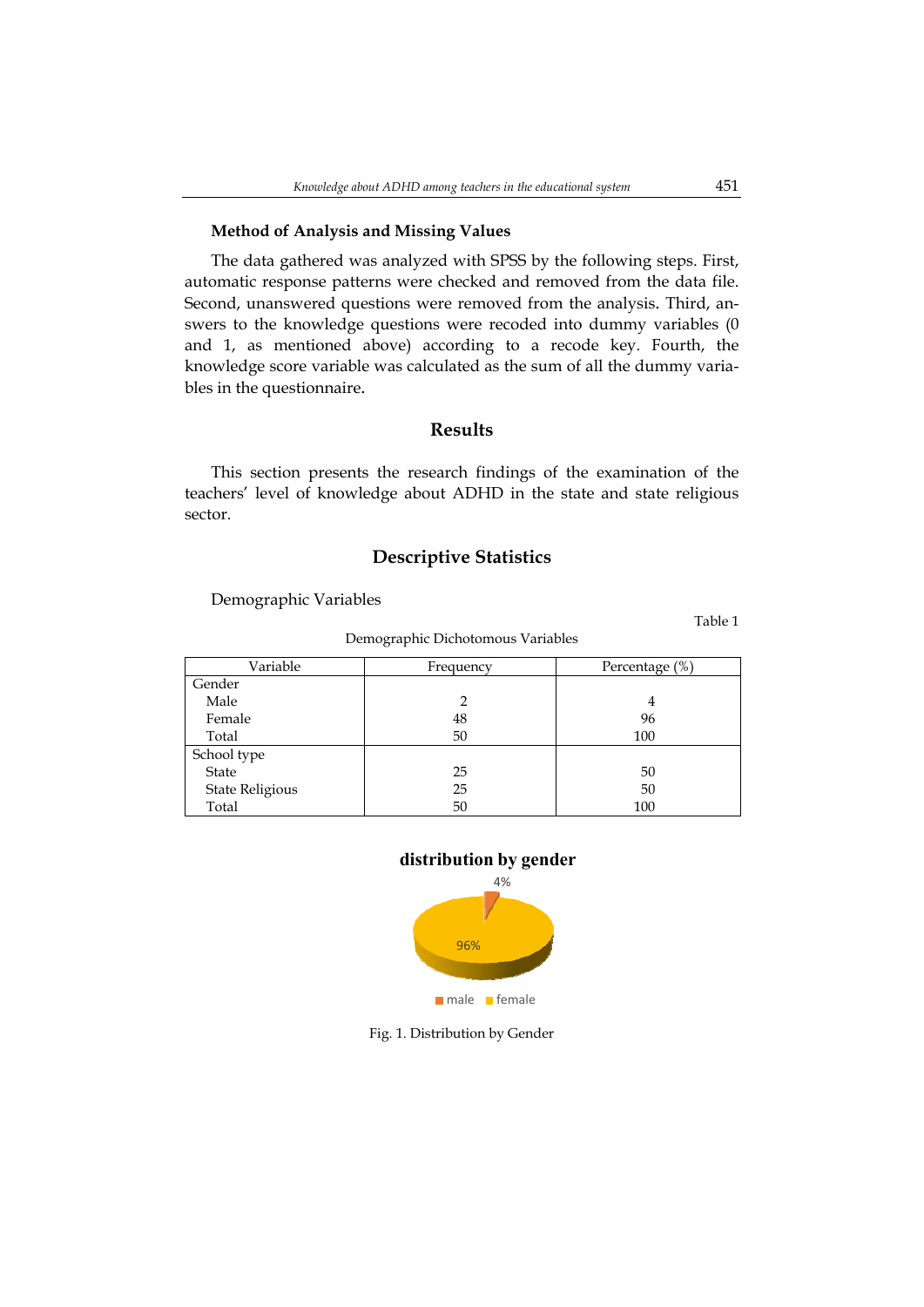Demographic Quantitative Variables

| Variable   | Mean  | Min | Max | Standard<br>Deviation |
|------------|-------|-----|-----|-----------------------|
| . vge      | 41.95 | '4  | UІ  | 111                   |
| Work years | 16.56 |     | 39  | 11.42                 |

The mean age of participants was 41.7, ages ranged from 24 to 61, the mean number of work years (as a teacher) is 16.56, and ranged from 1 to 39.

# **Research Variables**

Table 3

Table 2

Knowledge Score Statistics

|                    | Number of<br>Items | Mean | Standard<br>Deviation | Min | Max |
|--------------------|--------------------|------|-----------------------|-----|-----|
| Knowledge<br>Score | 13                 | 7.09 | 2.75                  |     |     |

Table 4

Answer Patterns for the Definition of ADHD (%)

| Sector\answer                    | <b>State</b> | State Religious | Total |
|----------------------------------|--------------|-----------------|-------|
| Did not meet the<br>definition   | 28           | 41.7            | 35.8  |
| Partially met the<br>definition  | 68           | 45.8            | 56.8  |
| Met the definition<br>accurately |              | 12.5            | 8.2   |

Table 5

Correlations between the Research Variables

|                 | Age   | <b>Work Years</b> | Knowledge Level |
|-----------------|-------|-------------------|-----------------|
| Age             |       |                   |                 |
| Work Years      | 0.88  |                   |                 |
| Knowledge Level | ).135 | 0.16              |                 |

Weak positive correlations were found between work years and knowledge level. These correlations were found higher among teachers in the state sector; nevertheless, these positive correlations were found in both sectors. In addition, the correlation between the knowledge level and work years was found to be stronger than the one between knowledge level and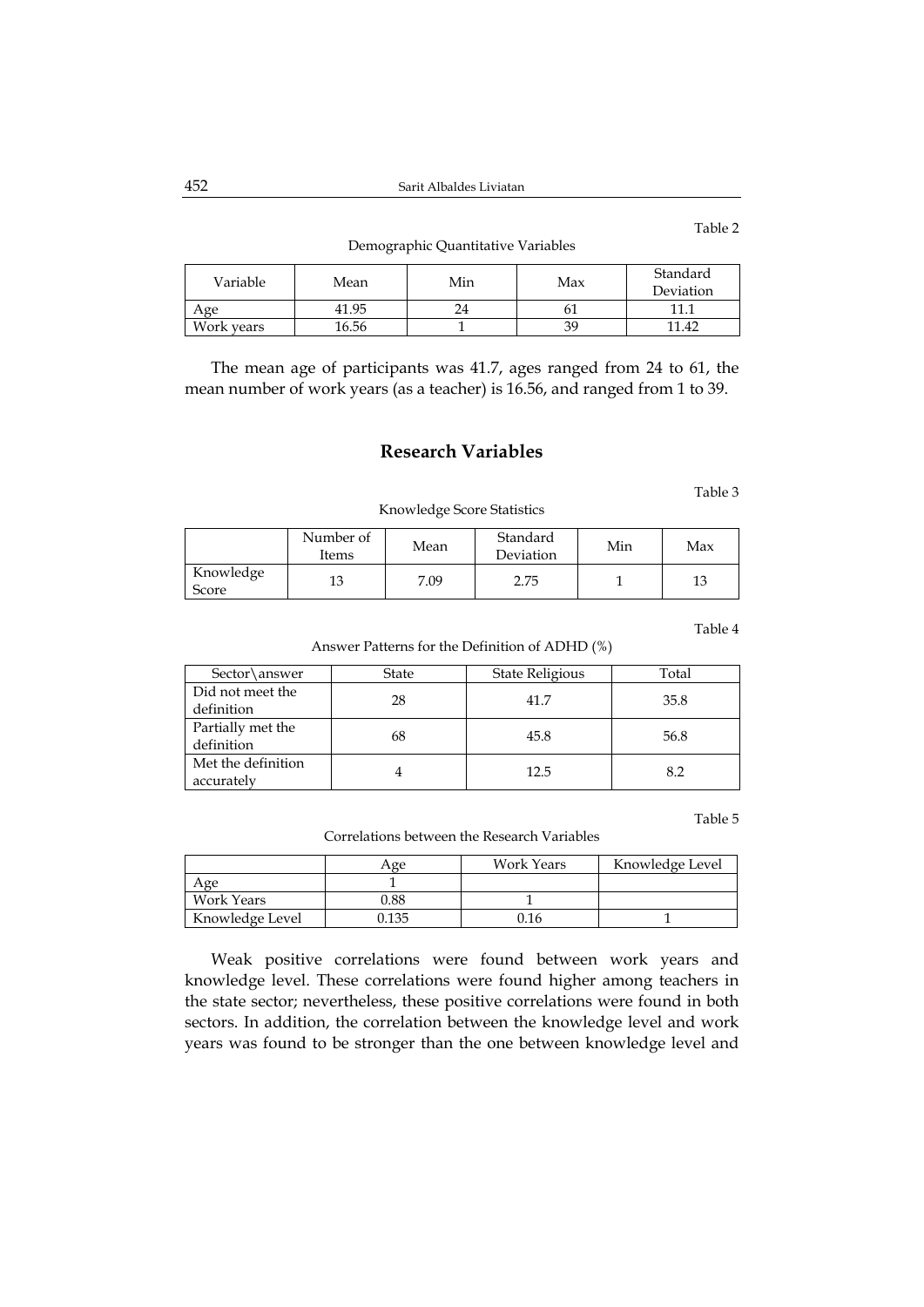age. The meaning of the finding is that knowledge about ADHD increases with age and work years as a teacher.

# **Between Group Differences**

Table 6

Differences in Means between Sectors in Various Variables

|                   | Means |                 |  |
|-------------------|-------|-----------------|--|
| School Type       | State | State Religious |  |
| Age               | 41.6  | 41.9            |  |
| <b>Work Years</b> | 14.36 | 18.63           |  |
| Knowledge Score   | 7.52  | 6.66            |  |

Table 6 shows the differences between the sectors in different variables. We can see that the average knowledge score was higher among teachers in the state sector than among teachers in state religious ones. In addition, we can see that the average number of school years among teachers in state schools is lower than it is among state religious schools. No significant age differences were found between the different sectors.



Fig. 2. Percentage of Response to Questions Examining Knowledge about ADHD in the Different Types of Schools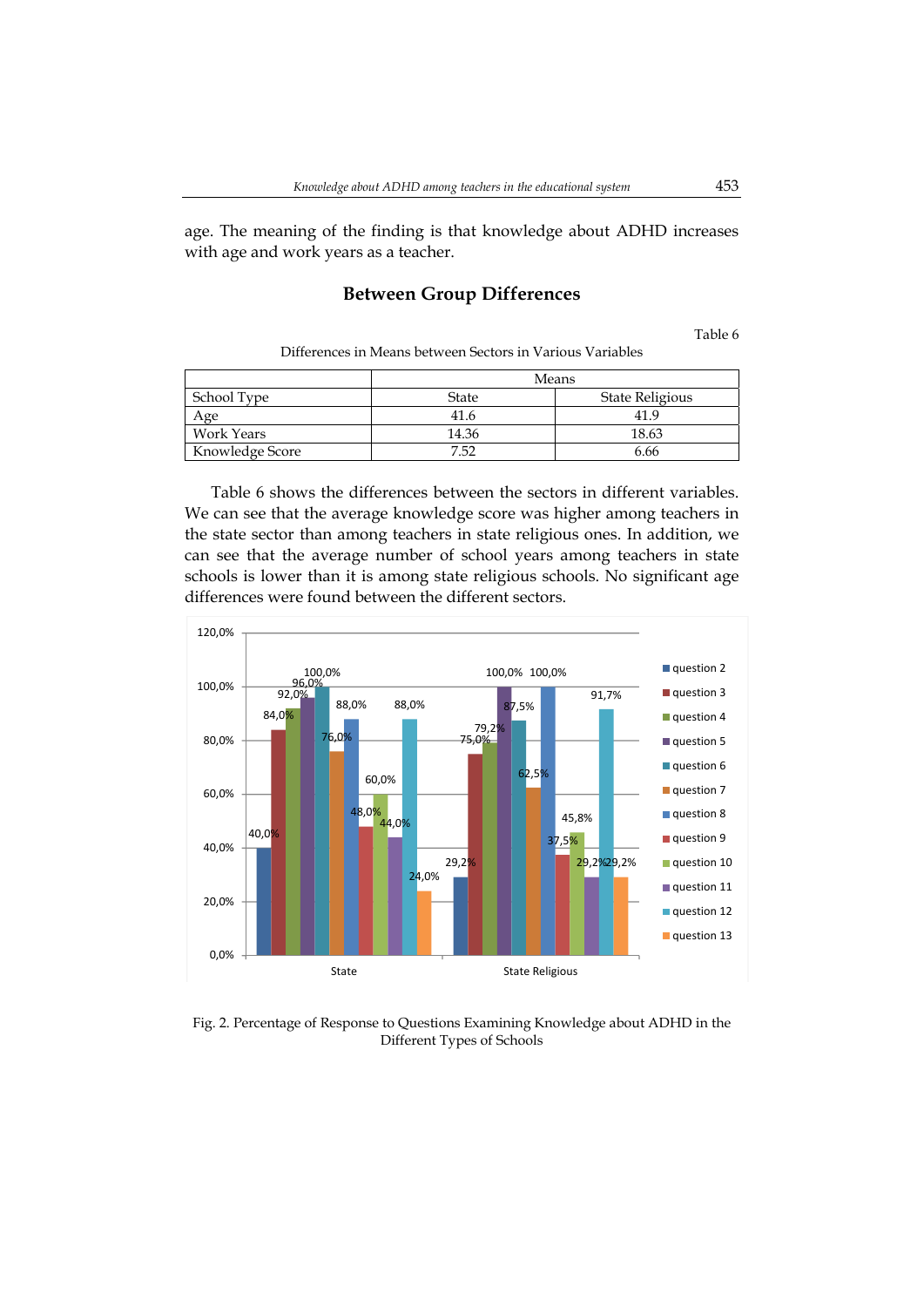Figure 2 shows the differences in response patterns of the different sectors. It shows that the patterns of the two kinds of sectors did not differ significantly. In addition, we can learn that questions 13, 11, 9 and 2 had the lowest percentage of correct answers in both sectors.



Fig. 3. Answer Patterns for the ADHD Definition

Figure 3 shows that teachers in the state sector answered more accurately on the definition of ADHD than did teachers in state religious sector.



Fig. 4. Answer Patterns for the Source of ADHD Question

According to the figure, the percentage of teachers in the state religious sector who answered that the origin of the disorder (ADHD) is neurological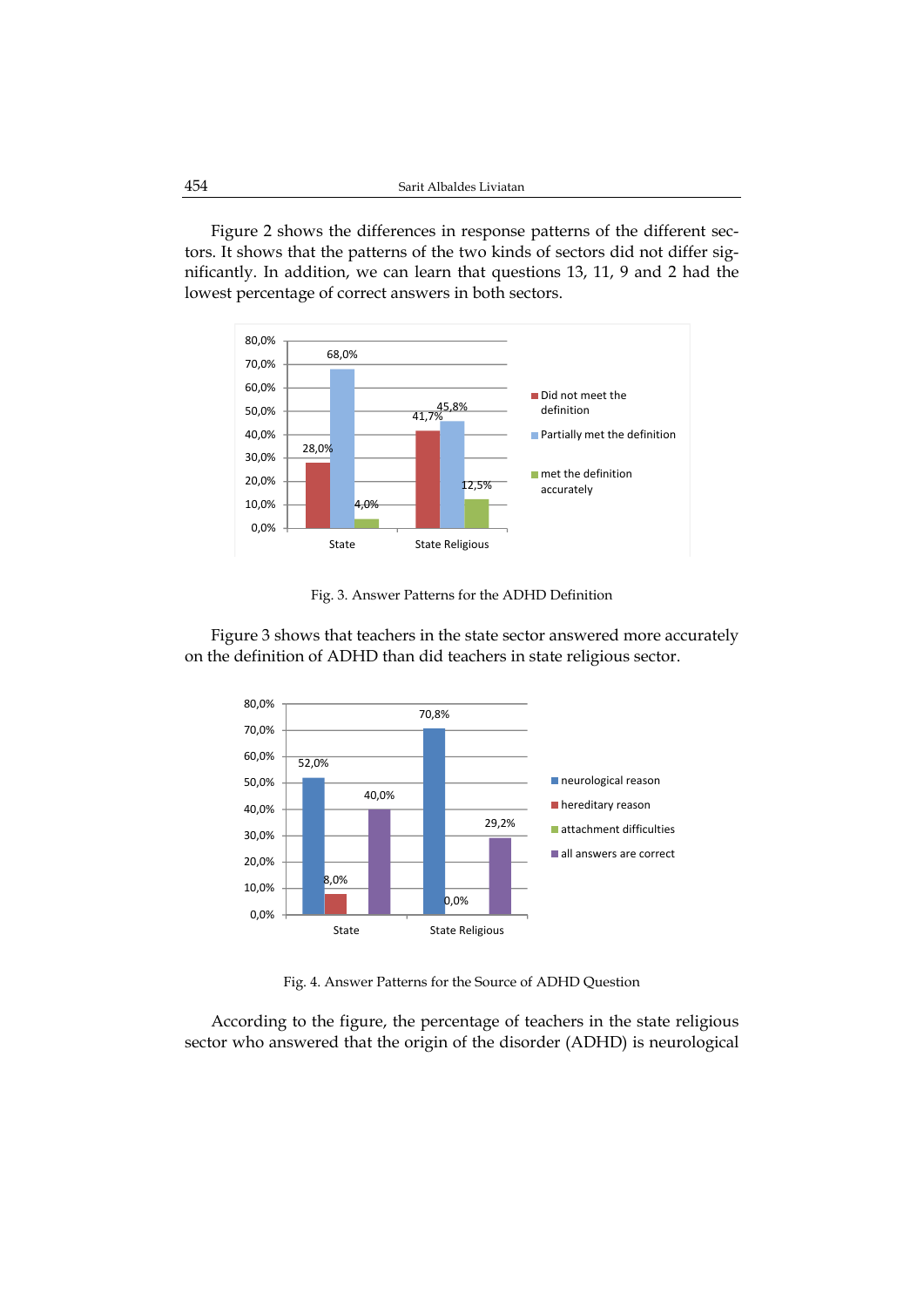is higher than the percentage of teachers in the state sector. In addition, the percentage of teachers who responded that all answers are correct is higher in the state sector than in the state religious sector.



Fig. 5. Attitudes towards Children with ADHD

Figure 5 shows us that a higher percentage of teachers in the state sector said that children with ADHD are more creative. In contrast, a lower percentage responded that they accomplish more things in less time.



Fig. 6. Attitudes towards Children with ADHD - Will They Finish Their Academic Studies and Keep Their Jobs

This figure shows us that most teachers in the state sector believe that children with ADHD will finish their studies for sure. Teachers in the state religious sector are more skeptical about it.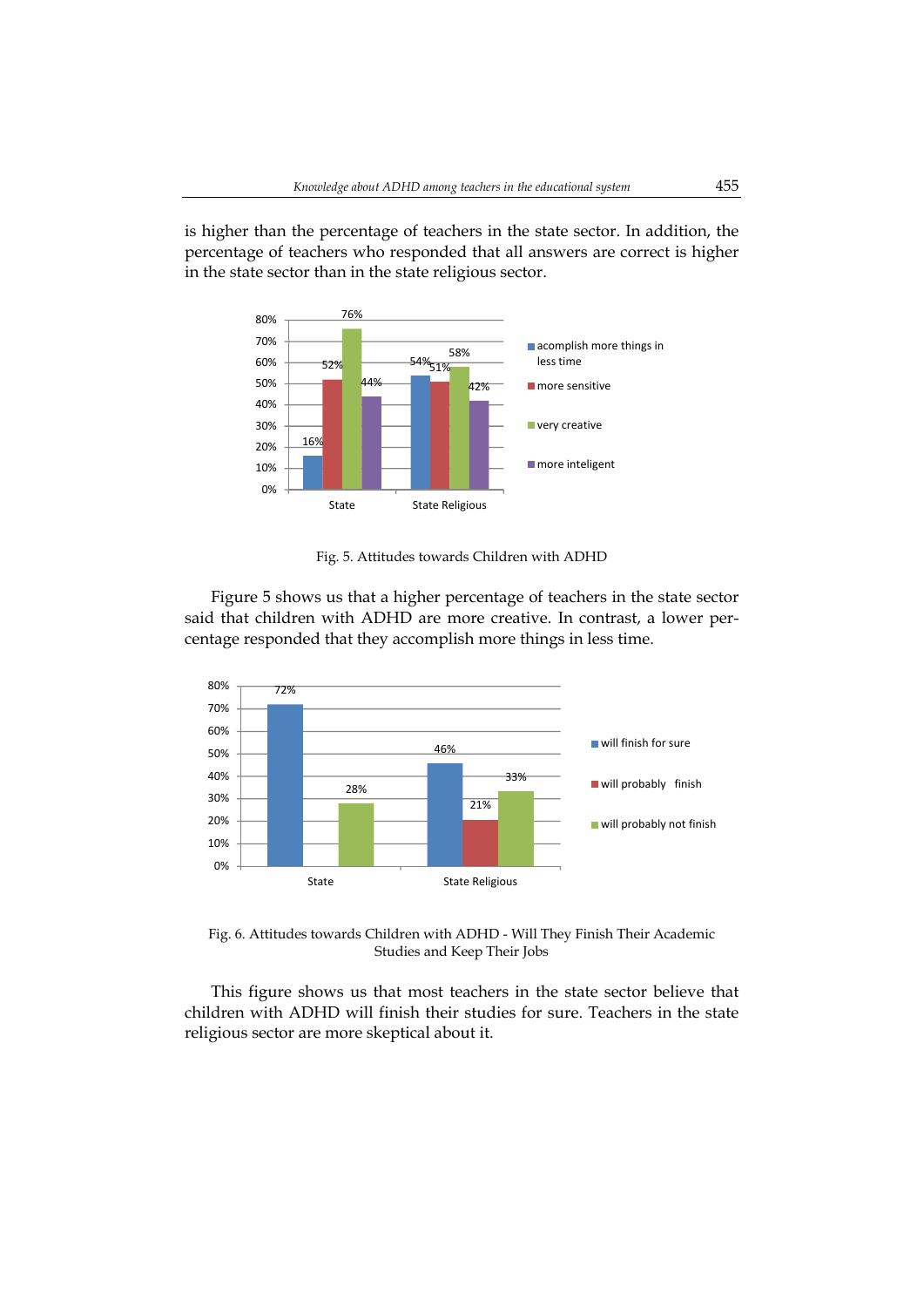### **Differences between Genders**

Table 7

| Gender          | Male | Female |
|-----------------|------|--------|
| Age             | 30.5 |        |
| Work Years      |      | 16.76  |
| Knowledge Score |      |        |

Differences in Means between Genders in Various Variables

Table 7 shows that there were no significant differences in knowledge level between men and women (7 vs. 7.11, respectively). It cannot be said that gender influences the knowledge levels about the disorder.

## **Discussion and Conclusions**

This research study examined whether there is a difference in the level of knowledge on ADHD between teachers in the state sector and teachers in the state religious sector in the educational system in Israel.

Meijer, Pijl, and Hegarty<sup>25</sup> maintain that there is a relation between outlooks that the teachers express in different topics and the value-oriented positions that are prevalent in the society to which they belong. These outlooks of the teachers are nurtured by the moral positions prevalent in the society to which they belong. In Israel differences were found in the outlooks between teachers who teach in the state sector and teachers who teach in the state religious sector, regarding the educational goals, the learning contents, and even the rules of behavior<sup>26</sup>.

The pattern expected in the research conducted by the researcher, that there are differences in the level of knowledge of teachers about ADHD between the two sectors, the state sector and the state religious sector, was found to be positive but weak. The average level of knowledge was indeed higher among teachers in the state schools than among teachers in the state religious schools, although not significantly so. The level of knowledge about ADHD was found low in some of the parameters about ADHD in both sectors, both the state sector and the state religious sector.

<sup>25</sup> C.J.W. Meijer, S.J. Pijl, S. Hegarty, *New Perspectives in Special Education: A Six Country Study of Integration*, London 1994.

<sup>26</sup> S. Goldstein, *The Teaching of Religion in Government Funded Schools in Israel*, Israel Law Review, 1992, 26, p. 36-77.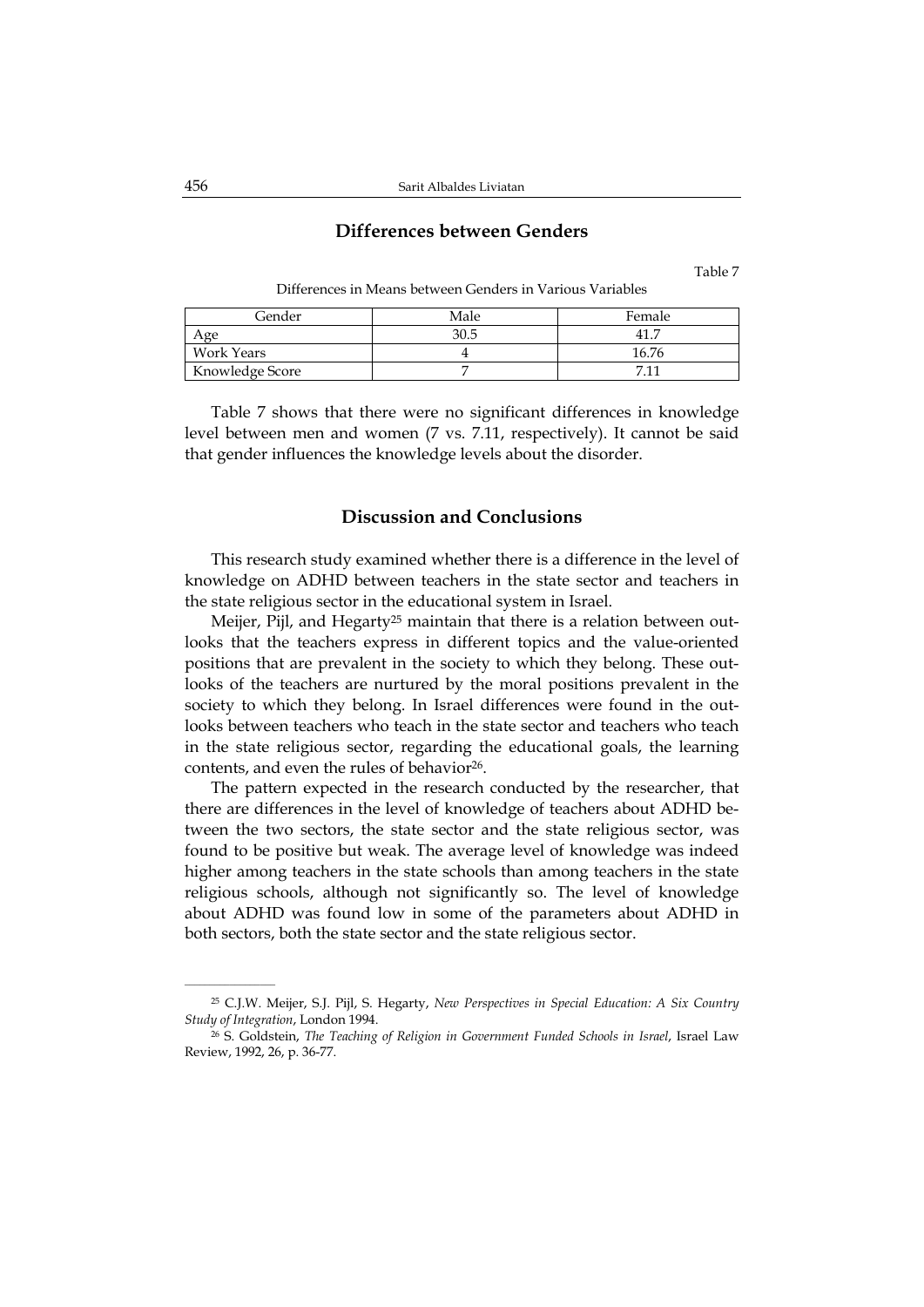The expected pattern in the research conducted by the researcher that the different demographic variables – age, seniority, and gender – have impact on the teacher's level of knowledge in topics of ADHD was found to be positive. It was found that the correlation between seniority and level of knowledge was stronger a little than the correlation between level of knowledge and age. In other words, it can be said that as the experience increases, the level of knowledge increases, and this is true also for the age.

Teachers learn from practice – their own practice, their colleagues' practice, and their teachers' practice<sup>27</sup>. Moreover, a significant part of the learning does not occur in an institutionalized framework but spontaneously and as result of processes of maturation, experience, and different types of environmental contexts. From all of these, complex and multivariate processes of learning are depicted<sup>28</sup>.

Research studies that compare between novice teachers and experienced teachers show that the knowledge of the experienced teachers is unique and in a specific field, organized in comprehensive units of knowledge (including metaphors, images, illustrations, accessible for problem solving and for the most part implicit). Experienced teachers develop rich and organized knowledge, which relies on previous experiences. This knowledge influences their professional identity and is expressed in their manner of action and conduct in the class<sup>29</sup>. The teacher's professional development is connected to his age but not necessarily conditional upon it. It is a result of developing professional knowledge, mastery of professional skills, formation of educational attitudes, insights, and so on. The teacher advances in stages or remains in one of them and does not advance, according to his professional development<sup>30</sup>.

In this approach a model of the following four stages was developed.

 $\overline{\phantom{a}}$  , where  $\overline{\phantom{a}}$ 

<sup>27</sup> J.D. Bransford, A.L. Brown, R.R. Cocking (Eds.), *How People Learn: Brain, Mind, Experience, and School*, Washington D.C 1999, National Academy Press. Retrieved from: http://www.Nap.Edu\Catalog\6160.Html.

<sup>28</sup> J.S. Stark et al., *A Conceptual Framework for the Study of Preservice Professional Programs*, Journal of Higher Education, 1986, 57(3), p. 231-258.

<sup>29</sup> J. Calderhead, *Teachers: Beliefs and Knowledge*, [in:] *Handbook of Educational Psychology*, Eds. D.C. Berliner, R.C. Calfee, New York 1996, p. 709-725; D.M. Kagan *Professional Growth among Preservice and Beginning Teachers*, Review of Educational Research, 1992, 62, p. 129-169; R.J. Sternberg, J.A. Horvath, *A Prototype View of Expert Teaching*, Educational Researcher, 1995, 24(6), p. 9-17.

<sup>30</sup> P.R. Burden, *Teacher Development*, [in:] *Handbook of Teacher Education*, Ed R. Houston, McMillan, New York 1990, p. 311-328; K.A. Leithwood, *The Principal's Role in Teacher Development*, [in:] *Changing School Culture through Staff Development*, Ed B. Joyce, The Association for Supervision and Curriculum Development, Alexandria VA 1990, p. 71-91.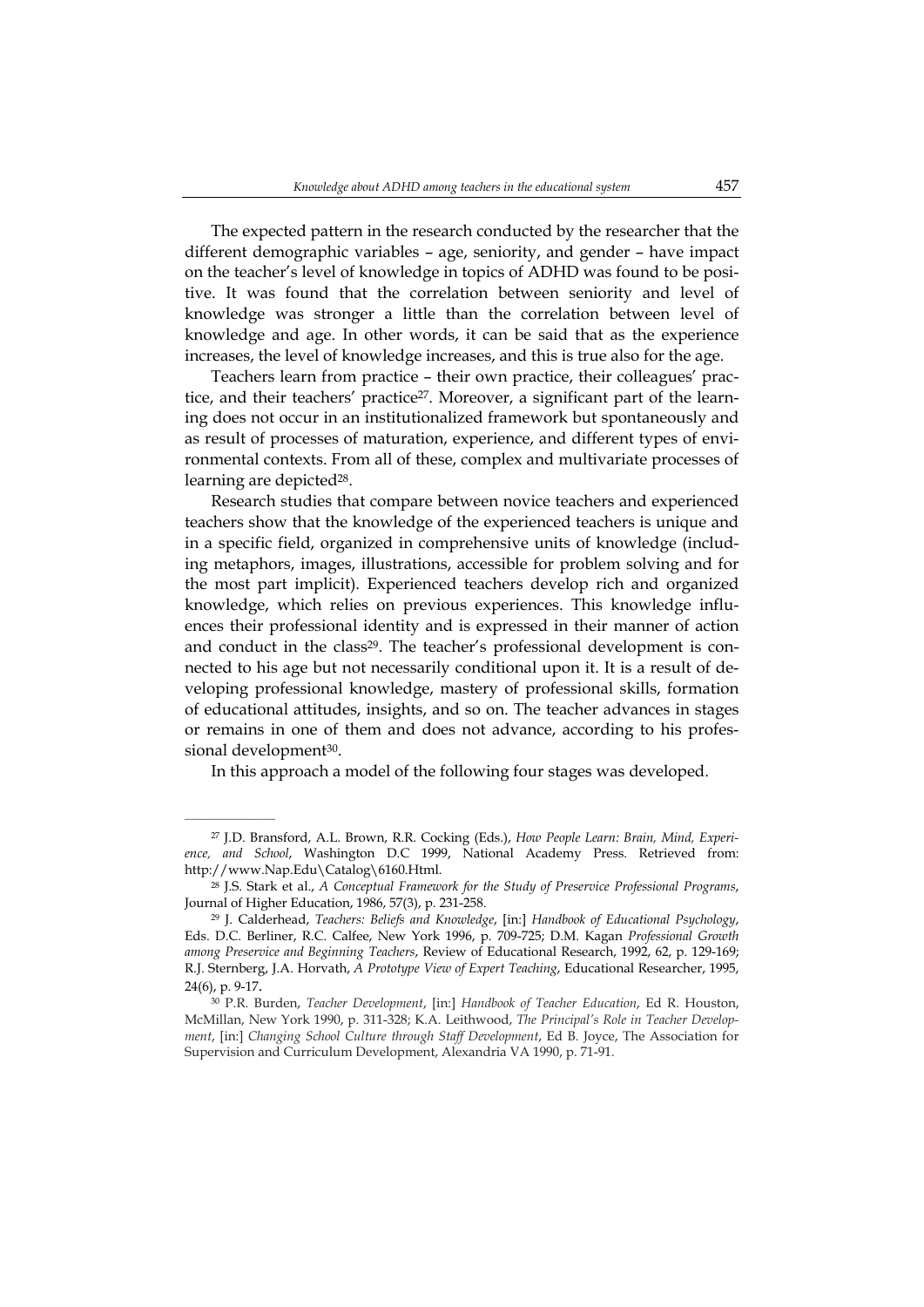1. The stage of survival of the teacher, which is mainly coping with basic problems in teaching, accompanied by a sense of anxiety and tension.

2. The stage of growth in the different areas of the teacher's work, which is accompanied by a sense of satisfaction and aspiration for improvement.

3. The stage of maturation, which is characterized by a feeling of professional efficacy, by the ability to focus on the learner and on his needs, and by openness to innovation.

4. The stage of full professional functioning. The teacher has an integrative perception of teaching.

In teaching, like in other professions in which the experience and growth in the role enrich the constellation of the knowledge and the professional specialization, it is not possible to learn or to acquire in the initial training the constellation of knowledge, skills, and traits required for optimal functioning. These are acquired, developed, and improved primarily over the course of many years of work, with the accumulation of conscious experience31.

The level of knowledge of teachers on the topic of ADHD is very significant regarding the ability of coping of the teachers with these challenging children and has significant implications on the functioning of ADHD children in all the parameters. The level of knowledge about ADHD found in the research study was low in some of the parameters about ADHD in the two sectors, both the state sector and the state religious sector.

Children who suffer from ADHD encounter tremendous difficulties in the framework of the educational institutions<sup>32</sup>. The difficulties that children with ADHD experience in the school in the scholastic, behavioral, and social realms make their stay in the school difficult<sup>33</sup>. In a research study that examined differences in the teaching behaviors of teachers<sup>34</sup>, a gap between the existing situation and the desired situation was discovered in all that pertains to the instruction of learning disabled students who are integrated in regular classes. It appears that teachers prefer to use frontal teaching methods that refer to the class in general – more than methods that address specific students and this although on the declared level teaching adjustments

<sup>31</sup> J.D. Bransford, L. Darling-Hammond, P. Lapage, *Introduction*, [in:] *Preparing Teachers for a Changing World: What Teachers Should Learn and Be Able to Do*, Eds. L. Darling-Hammond, J. Bransford, San-Francisco CA 2005, p. 1-39.

<sup>32</sup> G.J. DuPaul, G. Stoner, *ADHD in the Schools*.

<sup>33</sup> R. Plotnick, *To Grow up Differently: The Emotional and Social World of Children with Learning and Attention Disabilities – A New Language for Parents and Educators*, 2008.

<sup>34</sup> A. Almog, *Attitudes, Perceptions, and Behaviors of Teaching of Teachers Who Include Special Needs Students in Regular Classes and Their Relations to the Students' Functioning*, Ph.D. Dissertation, Haifa 2004.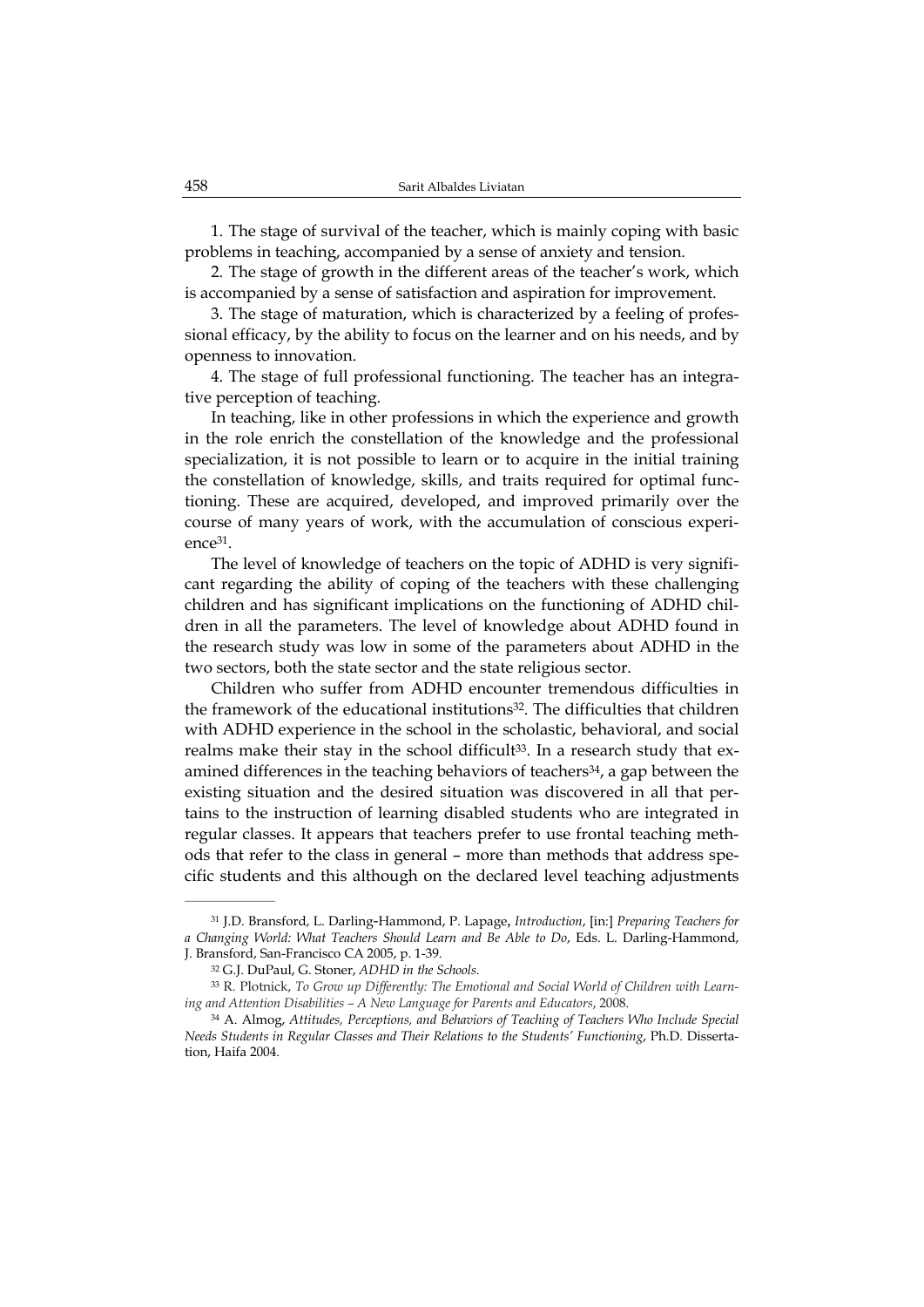were perceived by the teachers as desired and their attitudes towards them were positive35. One of the possible explanations of this phenomenon is the lack of adequate knowledge and lack of training of the teachers in regular education in all that pertains to differential methods of coping with specific difficulties of students. Many additional researchers<sup>36</sup> showed that generally negative attitudes of teachers regarding integration are not focused on its educational importance but on the manner of implementation, such as, for instance, lack of knowledge on the students' background and lack of knowledge on the manner of coping with problems that arise in the class with a large number of students who need special attention. Research studies done in Israel and around the world indicate that despite positive attitudes, the main problem of most of the teachers is lack of knowledge and lack of tools to promote students with difficulties<sup>37</sup>.

In the research conducted by the researcher there was a prominent lack of beneficial knowledge of the teachers in the two sectors, the state sector and the state religious sector, regarding ADHD. This presents a difficulty and has significant implications on the proper and best coping with these children.

When the educational staff does not have much knowledge, the interpretations given to certain behaviors and even the proposed solutions may be erroneous and may exacerbate the relations instead of improving them. Frequently the educational staff responds to the behavior of children with ADHD with excessive authoritativeness and assertiveness, and this causes negative interactions between the staff and the child, the intensification of the poor achievements in the studies, problematic social relations, reduction

 $\overline{\phantom{a}}$  , where  $\overline{\phantom{a}}$ 

<sup>35</sup> A. Almog, Ts. Shechtman, *Democratic Attitudes, Perception of Efficacy of Teaching, and Style of Coping of Teachers with the Behavior of Students with Special Needs*, Encounter for Educational Social Work, 2004, 20, p. 11-31.

<sup>36</sup> A. Almog, *Attitudes, Perceptions, and Behaviors of Teaching*; A. Dror, A. Wiesel, *Organizational Climate, Self-Efficacy of Teachers, and Attitudes towards the Inclusion of Students with Special Needs*, Issues in Special Education and Rehabilitation, 2003, 18(1), p. 5-18; E. Clayfield, *Factors that Influence Teachers' Attitudes regarding the Inclusion of Special Needs Children in Regular Education*, M.A. Thesis, Haifa 2002; S. Reiter, *Ways of Coping in Special Education*; Y. Rottenberg, *Changes in the Perception of the Special Needs Student and His Inclusion in the Regular School among Students in a College of Teacher Training in the Regular Training Programs, following Introduction Courses on the Topic of Special Education*, M.A. Thesis, Haifa 2001; Ts. Shechtman, *Change of Attitudes of Teachers in Regular Education*, p. 54-59; S. Vaughn, G.S. Schuma, *Middle School Teachers Planning for Mainstreamed Special Education Students*, Remedial and Special Education, 1996, 15, p. 152-161.

<sup>37</sup> T. Heyman, *Confused Teachers*, Echo of Education*,* 1999, 73(10-11), p. 24-27; S. Reiter, *Ways of Coping in Special Education*; Y. Rottenberg, *Changes in the Perception of the Special Needs Student*.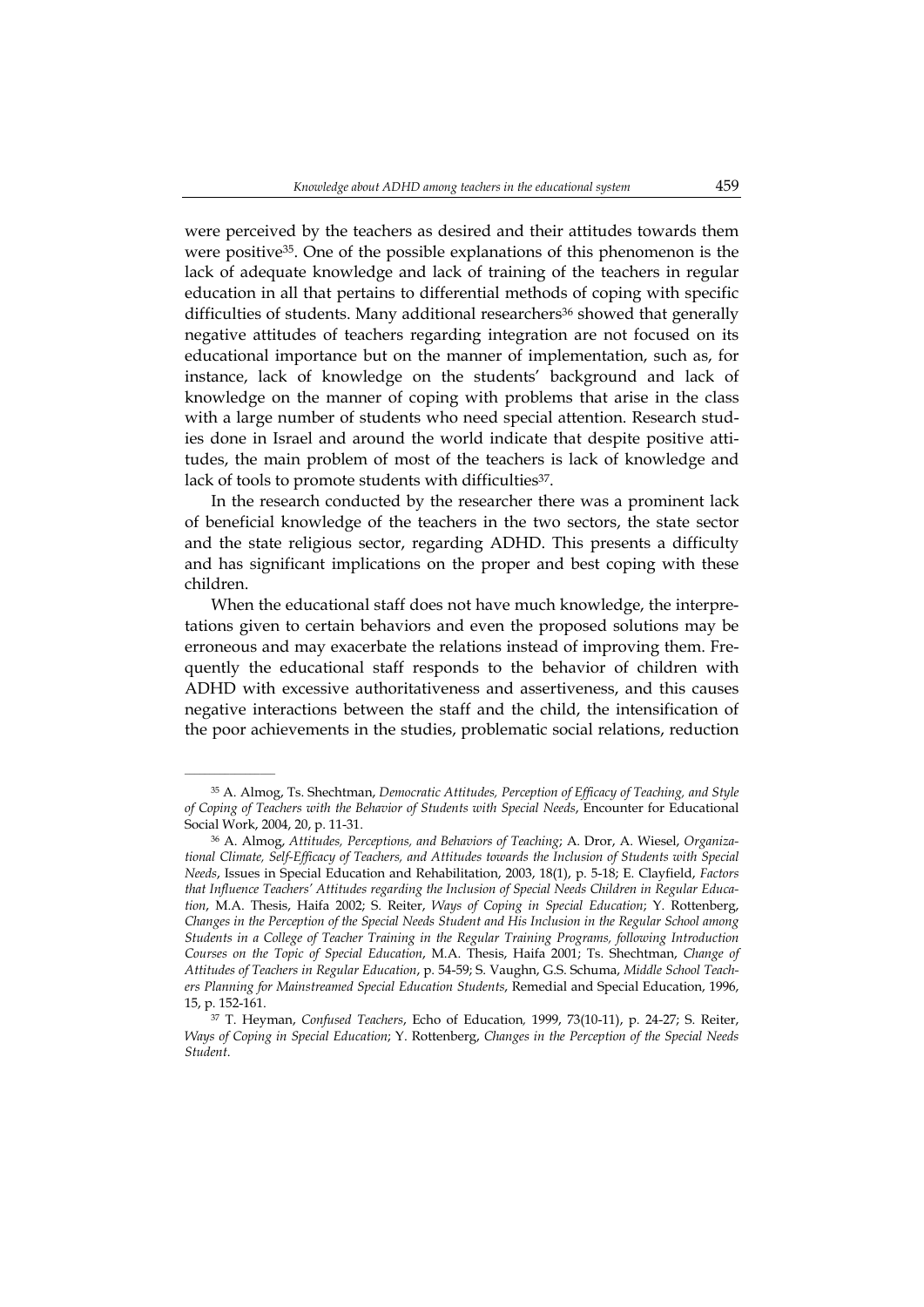of the motivation and poor self-image of the child, and repeated failures over time38.

Educators need to increase their awareness and further the depth of their understanding of the disorder. It is important that the teachers will have at least the basic knowledge and possibility to identify the children and plan for them an educational plan that will meet their needs and help them become successful and proactive citizens<sup>39</sup>.

The development of knowledge causes a change in the perception of their role as responsible for the promotion on learning disabled students. A teacher must continue to develop during his career, both because his professional field continues to develop and because the nature of his occupation obligates this40.

Research studies show that practical work exposing teachers to students with different abilities without knowledge and preparation ahead of time instills in the teachers mistrust of their ability to deal with difficulties entailed by work with these populations<sup>41</sup>. It appears that the educational system must prepare and adjust an intervention program that will inculcate in the teachers knowledge and equip them with strategies and appropriate methods of teaching so as to instill in them confidence in their abilities and to enable them to work with these children<sup>42</sup>.

Horner et al.43 identified 'support systems for the teacher' as a critical component for the teacher's functioning as a successful educator who copes with students with ADHD. This type of support will be accompanied by a team with knowledge and abilities in the areas of behavioral and educational support. In the schools in which this exists, the parents and the teachers can expect higher percentages of academic, behavioral, and social success among students with difficulties in attention.

 $\overline{\phantom{a}}$  , where  $\overline{\phantom{a}}$ 

<sup>38</sup> I. Manor, S. Tiano, *Living with ADHD*.

<sup>39</sup> G.J. DuPaul, G. Stoner, *ADHD in the Schools*.

<sup>40</sup> T. Sander *Introduction: Problems and Origins of the Debate on Promoting Life-Long Learning Strategies for Teachers*, [in:] *Life Long Learning in European Teacher Education*, Eds. T. Sander, J.J.M. Vaz Jeremias, Osnabruck, Germany 1996, p. 9-38; J.J.M. Vaz Jeremias., *Life Long Learning in Teacher Education and the Wider World of Work and Industry: A Meeting Point*, [in:] *Life Long*, p. 210-217.

<sup>41</sup> S.J. Harasymiw, N.D. Horn, *Attitudes towards Handicapped Children and Regular Class Integration*. The Journal of Special Education, 1976, 101, p. 393-400.

<sup>42</sup> N. Maslovetti, Y. Taram, *Education for Diverse Instructional Values*, Tel Aviv 2002.

<sup>43</sup> R.H. Horner, R.W. Albin, R.E. Oneill, *Supporting Students with Severe Intellectual Disabilities and Severe Challenging Behaviors*, [in:] *Interventions for Achievement and Behavior Problems*, Eds. G. Stoner, M.R. Shinn, H.M. National Association of School Psychologists, Silver Spring MD 1991, p. 269-287.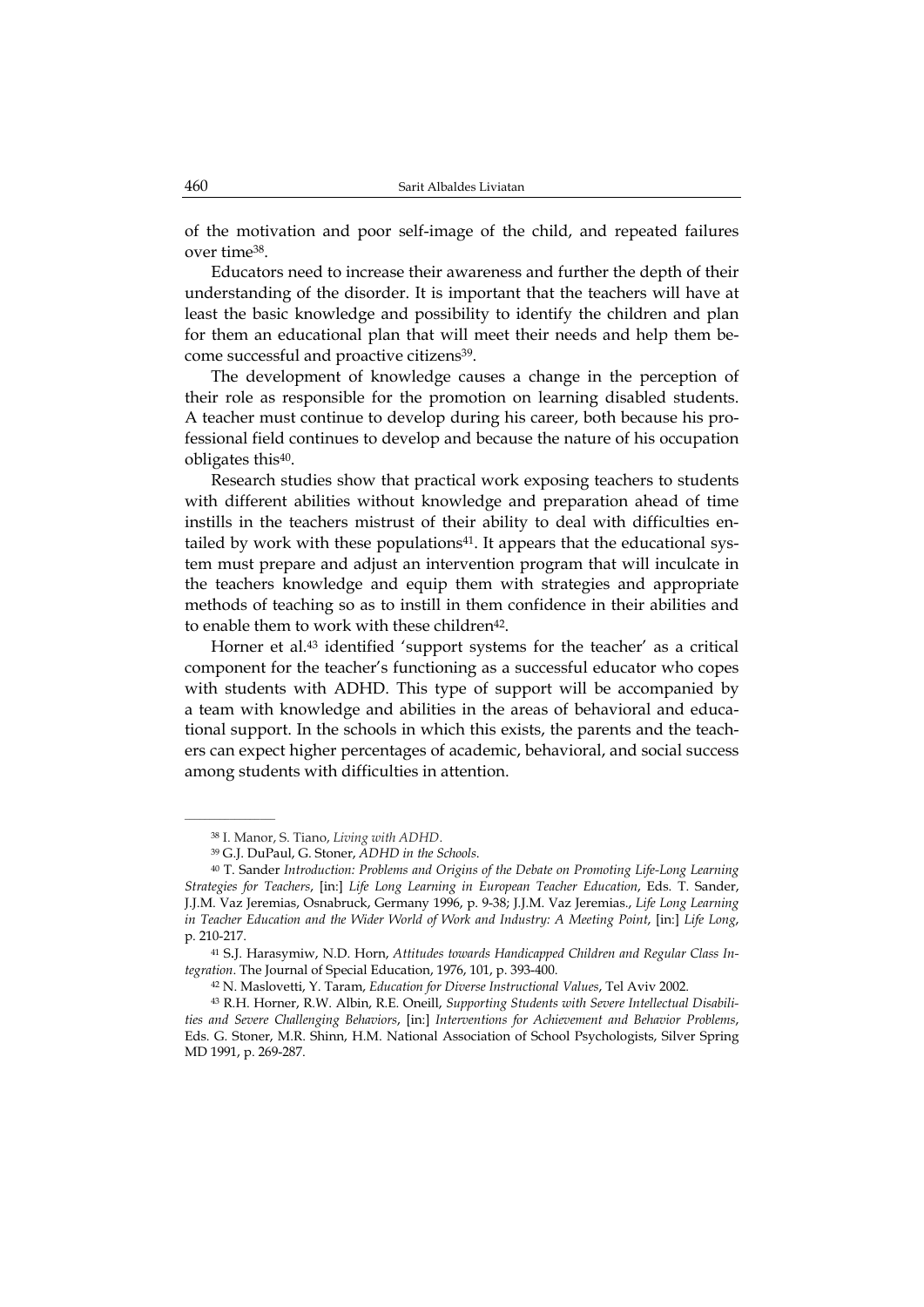Children with ADHD can succeed if around them there is somebody who knows to lead them to the correct destination. The development of the ability to listen to these children, to understand the meaning of the experience of the child who has ADHD, to understand their way of conduct, and to be the significant adult for them is the significant basis of the success of these children.

#### **BIBLIOGRAPHY**

- Almog A., *Attitudes, Perceptions, and Behaviors of Teaching of Teachers Who Include Special Needs Students in Regular Classes and Their Relations to the Students' Functioning*, Ph.D. Dissertation, Haifa University, Faculty of Education, Haifa 2004.
- Almog A., Shechtman Ts., *Democratic Attitudes, Perception of Efficacy of Teaching, and Style of Coping of Teachers with the Behavior of Students with Special Needs*, Encounter for Educational Social Work, 2004, 20.
- American Psychiatric Association, *Diagnostic and Statistical Manual of Mental Disorders*, 5th Ed, Washington D.C. 2013.
- Barkley R.A., *Attention Deficit Hyperactivity Disorder: A Handbook for Diagnosis and Treatment* (2nd Ed.), Guilford Press, New York 1998.
- Barkley R.A., *Controlling ADHD: Complete and Authorized Guide to Understanding Attention Deficit Hyperactivity Disorder*, Glila 2003.
- Barkley R.A., McMurray M.B, Edelbrock C.S., Robbins K., *The Side Effects of Ritalin in ADHD Children: A Systematic Placebo-Controlled Evaluation of Two Doses*, Pediatrics, 1990, 86.
- Biederman J., Faraone S.V., Milberger S., Curtis S., Chen L., Marrs A., Oullette C., Moore P., Spencer T., *Predictors of Persistence and Remission of ADHD into Adolescence: Results from a Four-Year Prospective Follow-Up Study*, Journal of the American Academy of Child and Adolescent Psychiatry, 1996, 35.
- Bonstein A., *Use of Hypnosis to Treat Attention Deficit and Hyperactivity Disorder*, Hebrew Psychology, 2005.
- Bransford J.D., Brown A.L., Cocking R.R. (Eds.), *How People Learn: Brain, Mind, Experience, and School*, Committee on Developments in the Science of Learning, Commission on Behavioral and Social Sciences and Education, National Research Council, National Academy Press, Washington D.C. 1999: Retrieved from: http://www.Nap.Edu\ Catalog\6160.Html.
- Bransford J.D., Darling-Hammond L., Lapage P., *Introduction*, [in:] *Preparing Teachers for a Changing World: What Teachers Should Learn and Be Able to Do*, Eds L. Darling-Hammond, J. Bransford, Jossey-Bass, San-Francisco CA 2005.
- Bremer C.D., Smith J., *Teaching Social Skills*, Information Brief, 2004, 3(5).
- Burden P.R., *Teacher Development*, [in:] *Handbook of Teacher Education*, Ed R. Houston, McMillan, New York 1990.
- Calderhead J., *Teachers: Beliefs and Knowledge*, [in:] *Handbook of Educational Psychology*, Eds. D.C. Berliner, R.C. Calfee, Prentice Hall International, New York 1996.
- Chessner S., Katz M., El Dor Y., Dery O., Levi Shimon S., Trager T., Einat A., Shedmi H., *To Touch beyond the Armor*, Ministry of Education, 2009.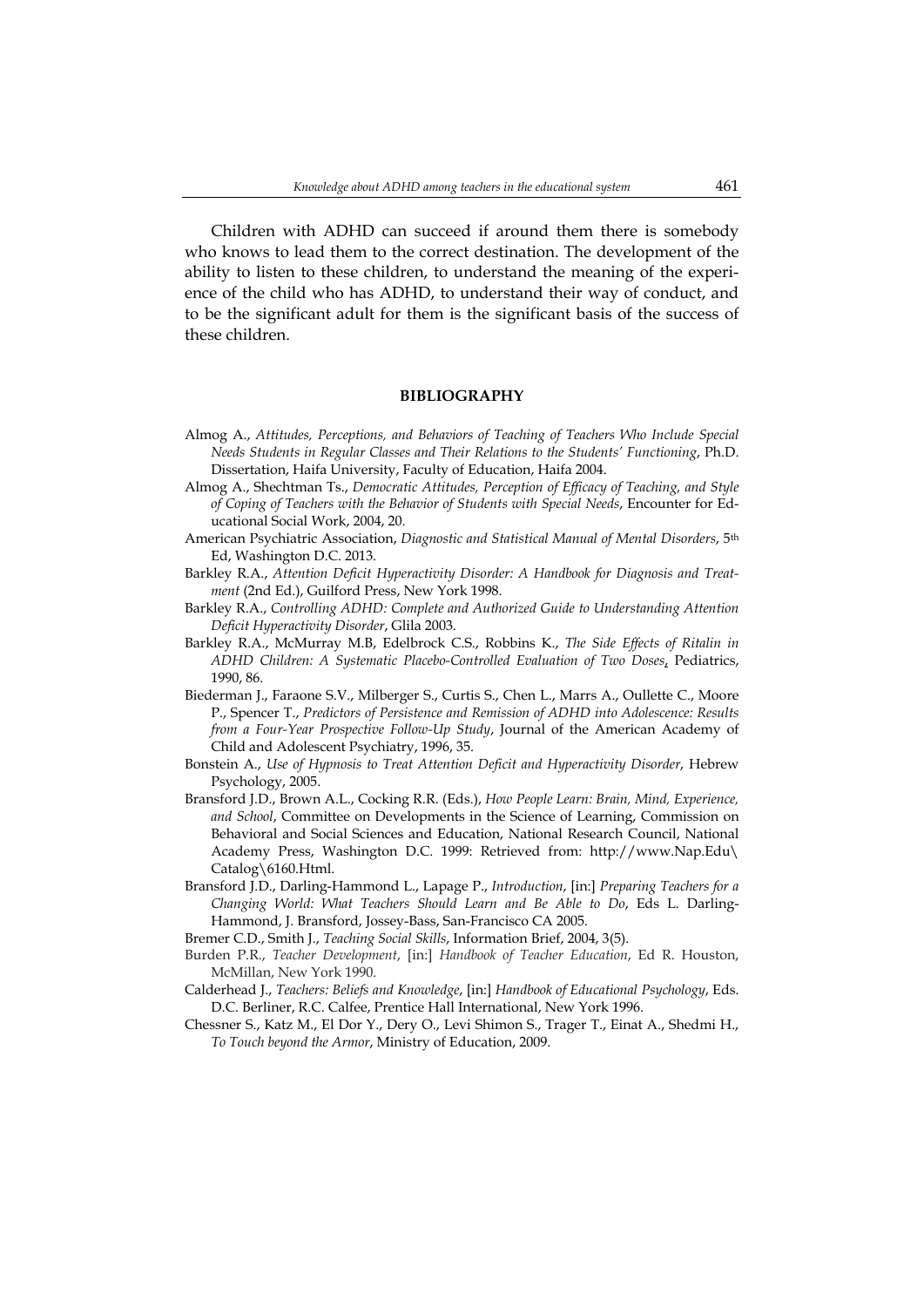- Clayfield E., *Factors that Influence Teachers' Attitudes regarding the Inclusion of Special Needs Children in Regular Education*, M.A. Thesis, Faculty of Education, Haifa University, Haifa 2002.
- Dror A., Wiesel A., *Organizational Climate, Self-Efficacy of Teachers, and Attitudes towards the Inclusion of Students with Special Needs*, Issues in Special Education and Rehabilitation, 2003, 18(1).
- DuPaul G.J., Stoner G., *ADHD in the Schools: Assessment and Intervention Strategies*, 2010.
- Ferior V., Glazer D., *Understanding Attachment and Attachment Disorders*, 2012.
- Fischer M., *Parenting Stress and the Child with Attention Deficit Hyperactivity Disorder*, Journal of Clinical Child Psychology, 1990, 19.
- Golan N., Giora P., *Reciprocal Relations between Attention Deficit and Hyperactivity Disorder and Sleeping and Wakefulness Disorder,* Medicine, 2004, 43(9).
- Goldstein S., *The Teaching of Religion in Government Funded Schools in Israel*, Israel Law Review, 1992, 26.
- Harasymiw S.J., Horn N.D., *Attitudes towards Handicapped Children and Regular Class Integration*. The Journal of Special Education, 1976, 101.
- Heyman T., *Confused Teachers*, Echo of Education, 1999, 73(10-11).
- Heyman T., *Attention Deficit Hyperactivity Disorder*, The Open University, 2013.
- Horner R.H., Albin R.W., Oneill R.E., *Supporting Students with Severe Intellectual Disabilities and Severe Challenging Behaviors*, [in:] *Interventions for Achievement and Behavior Problems*, Eds. G. Stoner, M.R. Shinn, H.M. National Association of School Psychologists, Walker, Silver Spring, MD 1991.
- Kagan D.M., *Professional Growth among Preservice and Beginning Teachers*, Review of Educational Research, 1992, 62.
- Krispal O., Simon G., Frish Y., *Change of Attitudes of Teachers in Regular Education*, Shaanan Religious Academic College Annual Journal, 2008, 13.
- Leffert J.S., Siperstein G.N., *Assessment of Social Cognitive Processes in Children with Mental Retardation*, American Journal on Mental Retardation, 1996, 100(5).
- Leithwood K.A., *The Principal's Role in Teacher Development*, [in:] *Changing School Culture through Staff Development*, Ed B. Joyce, The Association for Supervision and Curriculum Development, Alexandria VA 1990.
- Manor I., Tiano S., *Living with ADHD*, 4th Ed., Dionon Press, 2012.
- Maslovetti N., Taram Y., *Education for Diverse Instructional Values*, Ramot, Tel Aviv University, Tel Aviv 2002.
- Meijer C.J.W., Pijl S.J., Hegarty S., *New Perspectives in Special Education: A Six Country Study of Integration*, Routledge, London 1994.
- Niederhofer H., *Attachment as a Component of Attention Deficit Hyperactivity Disorde*r, Psychological Reports, 2009, 104(2).
- O'Reilly M.J., *Early Literacy Skill Development of Kindergartners and First-Graders At-Risk for Externalizing Behavior Disorders*, Unpublished Ph.D. dissertation, University of Massachusetts, Amherst 2002.
- Plotnick R., *To Grow up Differently: The Emotional and Social World of Children with Learning and Attention Disabilities – A New Language for Parents and Educators*, Yesod Press, 2008.
- Reiter S., *Ways of Coping in Special Education*, Issues in Special Education, Unit Number 11, The Open University, Tel Aviv 1990.
- Rottenberg Y., *Changes in the Perception of the Special Needs Student and His Inclusion in the Regular School among Students in a College of Teacher Training in the Regular Training*